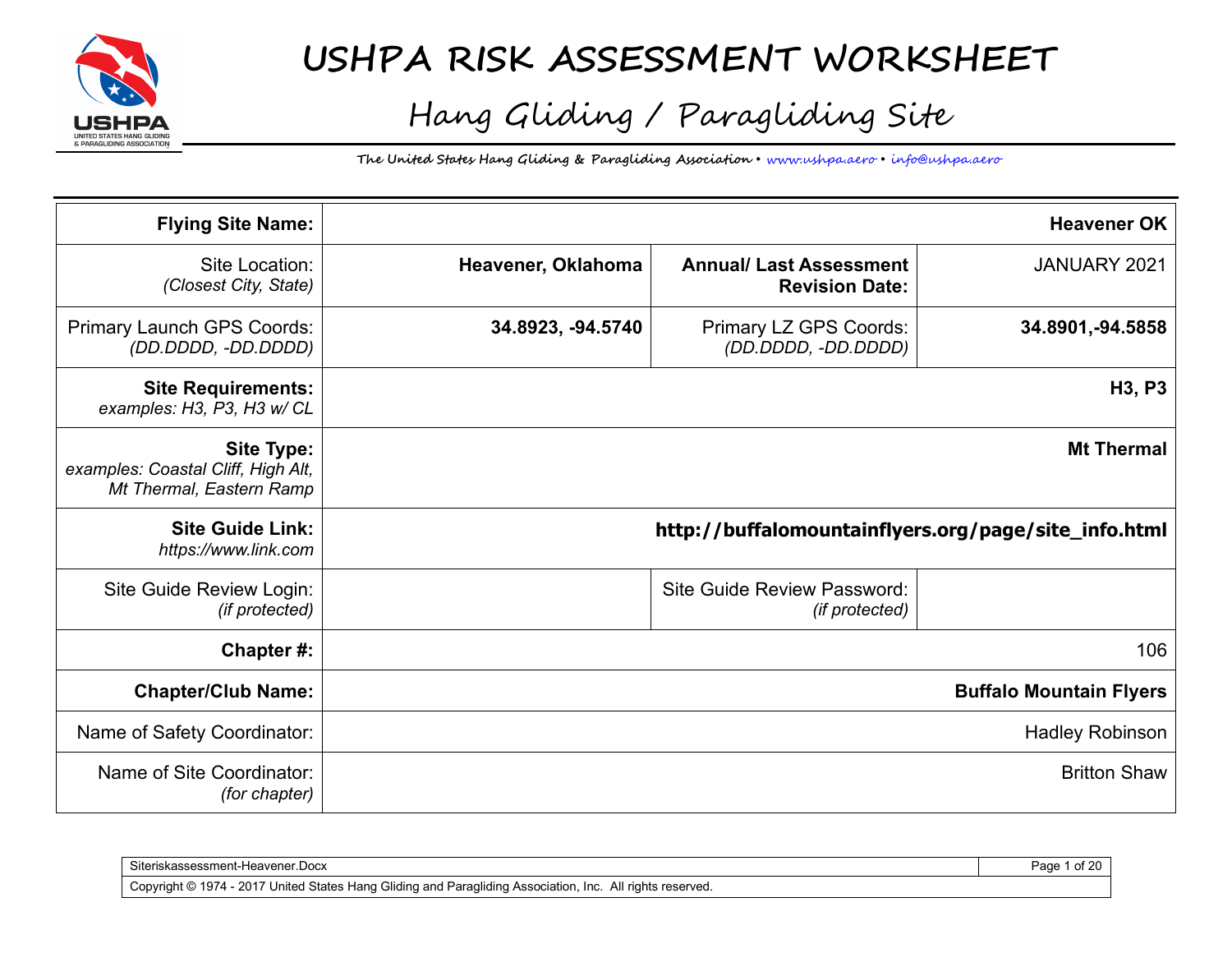#### **For Risk Management Information & Process Instructions see: START HERE: USHPA RISK MANAGEMENT PROGRAM**

#### **Quick Risk Management Plan Steps outline:**

- 1. Review the **Chapter Risk Management Training Videos & Training Materials** on **http://ushpa.vizigy.com**
- 2. Create / Update **Chapter Managed Sites and Site Locations List Table**
	- a. Update **Chapter Managed Site Additional Insured Landowner Table** and associate to Site Locations
- 3. **Create Site Maps** to be used in this assessment and Site Guides. Site Maps to include the setup, launch, teardown and landing areas, including use zones & measurements (to compare to guidelines) and include in Risk Assessment & Site Guide document.
- 4. **Risk Assessment and Mitigation** sections of Worksheet: Identify all possible risks. Evaluate from the perspective of spectators, visiting pilots, inexperienced and experienced pilots. Analyze all risks and determine the vulnerabilities.
	- a. **Note significant risks under Risk Detail and Risk Assessment**.
	- b. For each risk noted, **determine steps, actions, signs if necessary to mitigate the risk and document under "Risk Mitigation."**
- 5. **Create Risk Mitigation Plans** in section of this worksheet for actions to be implemented if not in place and follow-through on any actions or other mitigation activities identified in your Risk Assessments and Action Plan, such as signage or preventative measures.
- 6. **Create / Update Site Guide** and update rules/regulations/protocols /site guides to be reflective of risks.
- 7. **Communication**
	- a. **Publish your Site Guide** and any rules/regulations/protocol guides, so all users of the flying site are aware of them
	- b. **Publish your Risk Management Plan** to be available to Chapter Members
- 8. **Accident Investigations and feedback** findings to your Risk Assessment Worksheet & Site Guide if actions are required

9. **Submission – Upload during Chapter Application/ Renewal** (Annually) or send directly to USHPA or RRRG contact for updates after upload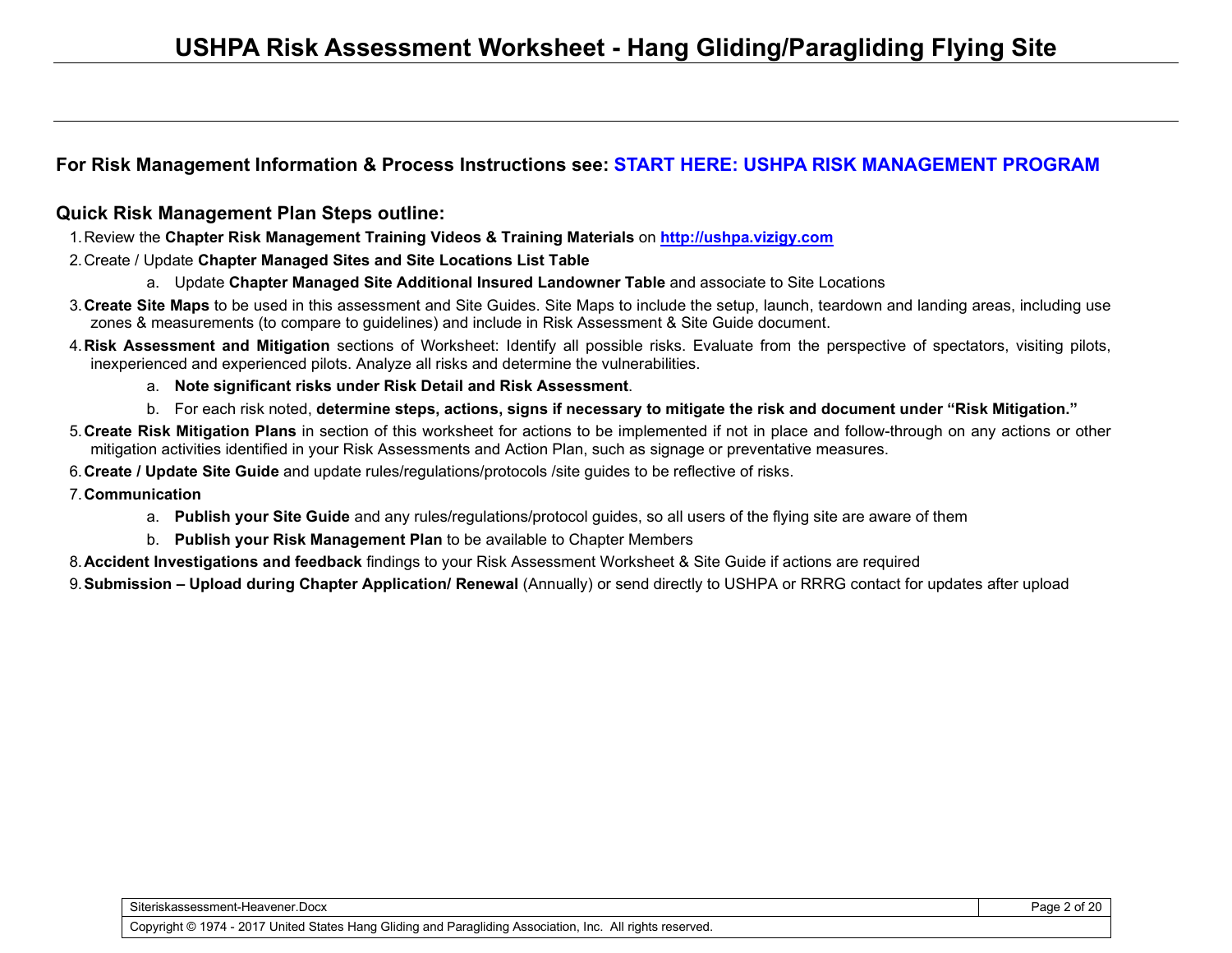#### **Site Maps and Use Zones:**



Siteriskassessment-Heavener.Docx Page 3 of 20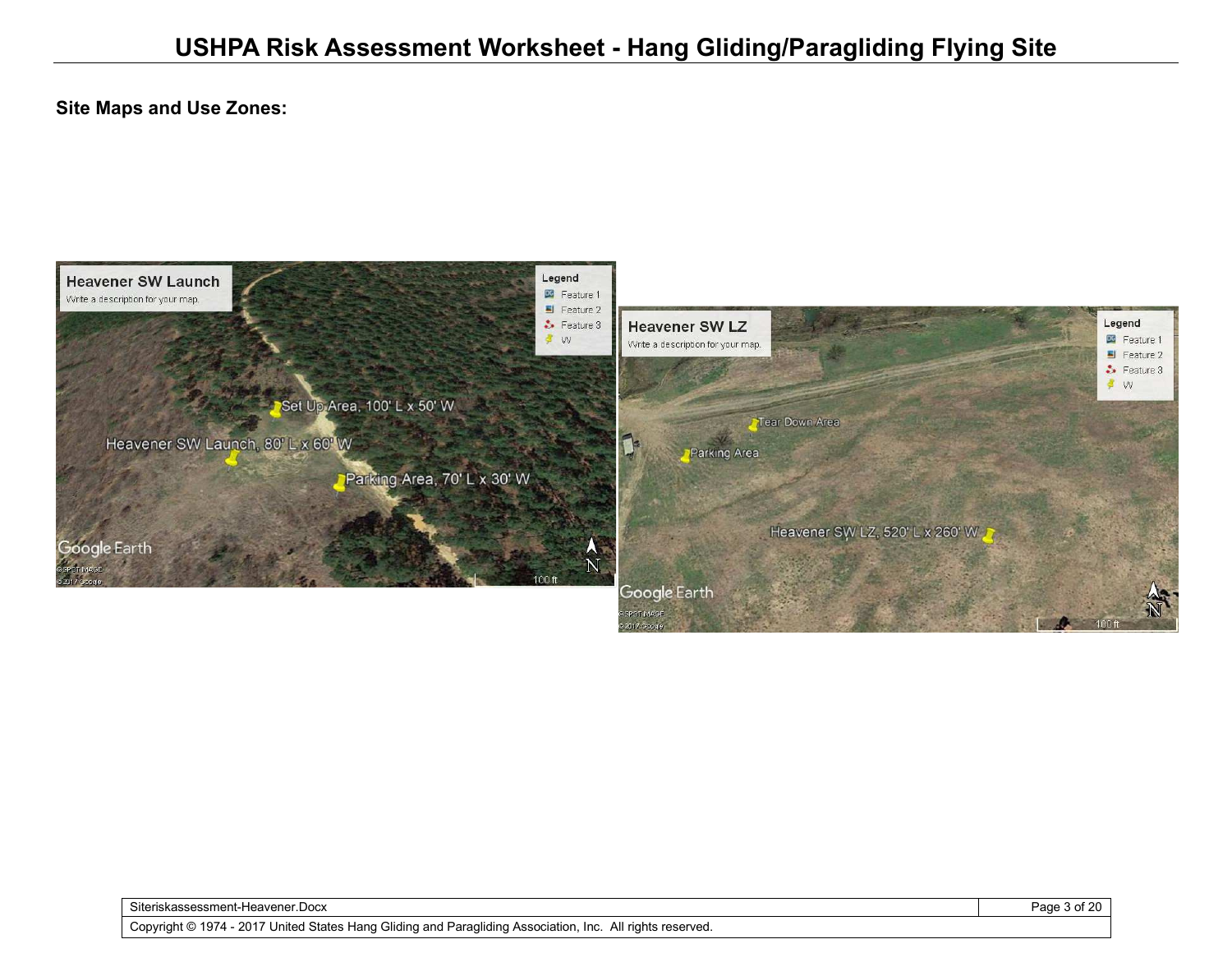| 106 - Heavener                                                                                                                                                                                                                                                                                                                                                                                                                                                                                                                                                                                          |                                                                                                                                                                                                                                                        | Review/ Revision Date 01/2021 |             |
|---------------------------------------------------------------------------------------------------------------------------------------------------------------------------------------------------------------------------------------------------------------------------------------------------------------------------------------------------------------------------------------------------------------------------------------------------------------------------------------------------------------------------------------------------------------------------------------------------------|--------------------------------------------------------------------------------------------------------------------------------------------------------------------------------------------------------------------------------------------------------|-------------------------------|-------------|
| <b>Risk Identification</b><br>(Examples - Feel free to identify your own!)                                                                                                                                                                                                                                                                                                                                                                                                                                                                                                                              | <b>Risk Detail &amp; Risk Assessment</b>                                                                                                                                                                                                               | <b>Risk Mitigation</b>        | Sign<br>Off |
| <b>Road or Trail Access</b><br>• What type of road access is there (4WD, paved,<br>public, etc.)?<br>• What type of trails are used to access site<br>features?<br>• Are roads and trails used to access the site<br>secured using gates or locks? Should they be?<br>• Does access to roads/trails need to be restricted<br>or monitored?<br>• Are there potential conflicts between<br>pedestrians and vehicles (pilots or spectators)?<br>• How do emergency vehicles access site areas?<br>• Is signage needed?<br>• Have there been any incidents or accidents<br>involving vehicles at this site? | • Public dirt road, best to use 4WD<br>• Cleared walking trail 10ft wide<br>• Locked Gates<br>• Access is Limited<br>• Emergency access via road / air<br>• No signage needed<br>No known Vehicle Incidents or Accidents                               | None Needed                   |             |
| <b>Vehicle Parking Area</b><br>• Is there a designated parking area for vehicles?<br>• What is the clearance between vehicles and:<br>Setup? Are gliders in setup area secured?<br>$\circ$<br>Launch?<br>$\circ$<br>Landing area?<br>$\circ$<br>Teardown area? Are gliders in teardown<br>secured?<br>$\rightarrow$ If any clearance is less than 50 feet,<br>mitigation should be described<br>• Are tie-downs needed?<br>• Is signage needed?<br>• Have there been any incidents or accidents<br>involving vehicles in the parking area at this<br>site?                                              | Yes, designated parking areas<br>$\bullet$<br>Vehicle clearance<br>60ft clearance<br>$\bigcirc$<br>75ft clearance<br>$\circ$<br>100ft clearance<br>$\Omega$<br>no tie downs required<br>no signage required<br>No known Vehicle Incidents or Accidents | None Needed                   |             |

| Siteriskassessment-Heavener.Docx                                                                                             |  |
|------------------------------------------------------------------------------------------------------------------------------|--|
| 7 United States Hang Gliding and Paragliding Association, Inc. .<br>. 1974 - 2017 ك .<br>All rights reserved.<br>Copyright © |  |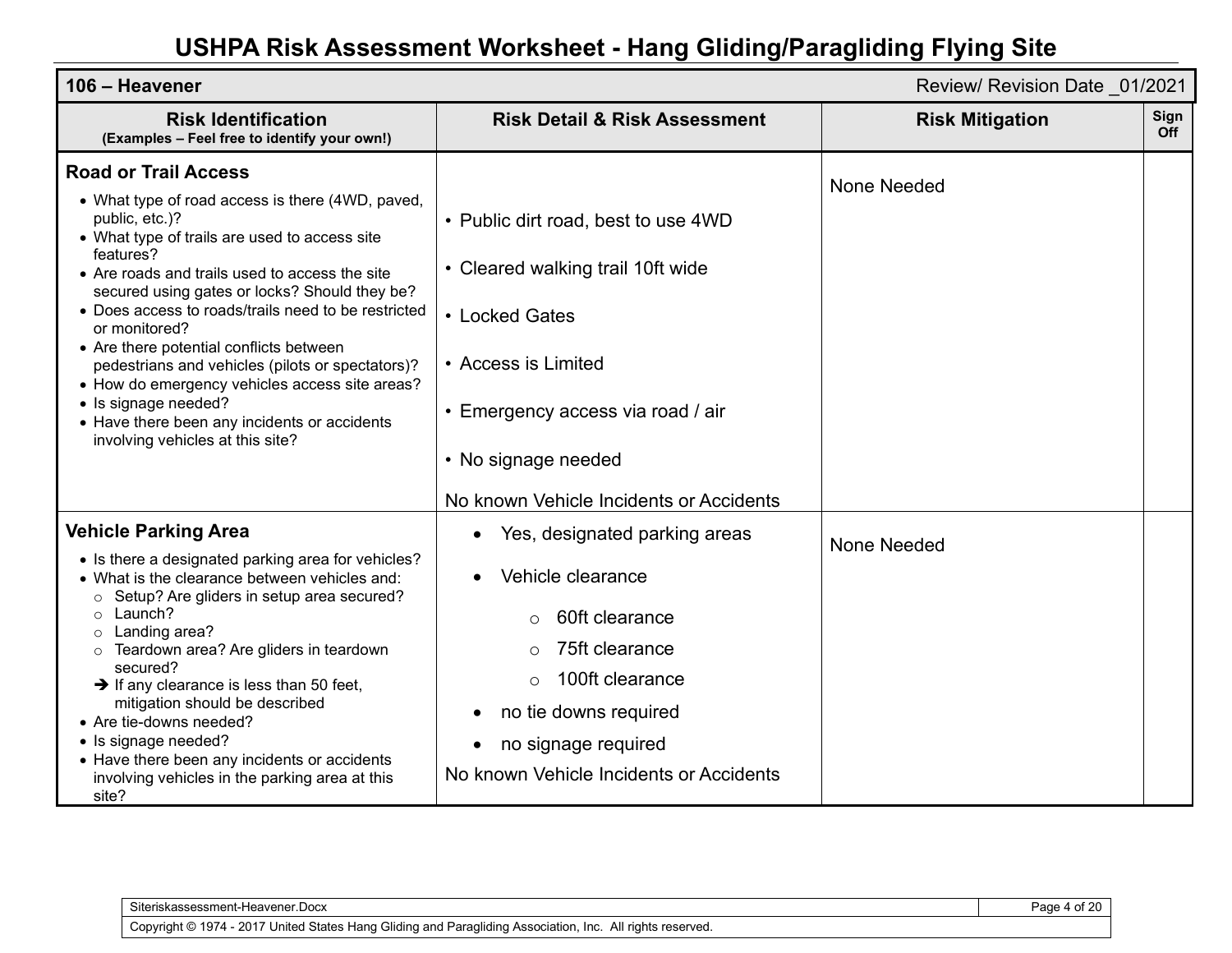| 106 – Heavener                                                                                                                                                                                                                                                                                                                                                                                                                                                                                                                                                                                                                                                       |                                                                                                                                                                                                                                                                                                                   | Review/ Revision Date 01/2021 |                    |
|----------------------------------------------------------------------------------------------------------------------------------------------------------------------------------------------------------------------------------------------------------------------------------------------------------------------------------------------------------------------------------------------------------------------------------------------------------------------------------------------------------------------------------------------------------------------------------------------------------------------------------------------------------------------|-------------------------------------------------------------------------------------------------------------------------------------------------------------------------------------------------------------------------------------------------------------------------------------------------------------------|-------------------------------|--------------------|
| <b>Risk Identification</b><br>(Examples - Feel free to identify your own!)                                                                                                                                                                                                                                                                                                                                                                                                                                                                                                                                                                                           | <b>Risk Detail &amp; Risk Assessment</b>                                                                                                                                                                                                                                                                          | <b>Risk Mitigation</b>        | Sign<br><b>Off</b> |
| <b>Spectator Areas</b><br>• What is the clearance between spectators and:<br>Setup? Are gliders in setup area secured?<br>$\circ$<br>Launch?<br>$\circ$<br>Landing area?<br>O<br>Teardown area? Are gliders in teardown<br>$\circ$<br>secured?<br>$\rightarrow$ If any clearance is less than 50 feet,<br>mitigation should be described<br>• Are tie-downs needed?<br>• Are spectators allowed in areas with gliders<br>without an escort? Should they be?<br>• How are spectator limitations communicated<br>and enforced?<br>• Are barriers needed?<br>• Is signage needed?<br>• Have there been any incidents or accidents<br>involving spectators at this site? | <b>Spectator Clearance</b><br>60ft clearance<br>$\circ$<br>75ft clearance<br>$\circ$<br>50 ft clearance<br>$\circ$<br>No tie-downs needed<br>Spectators advised to have escort<br>Spectators are immediately contacted<br>and restricted upon arrival.<br>No barriers required<br>$\bullet$<br>No known Incidents | None Needed                   |                    |

Siteriskassessment-Heavener.Docx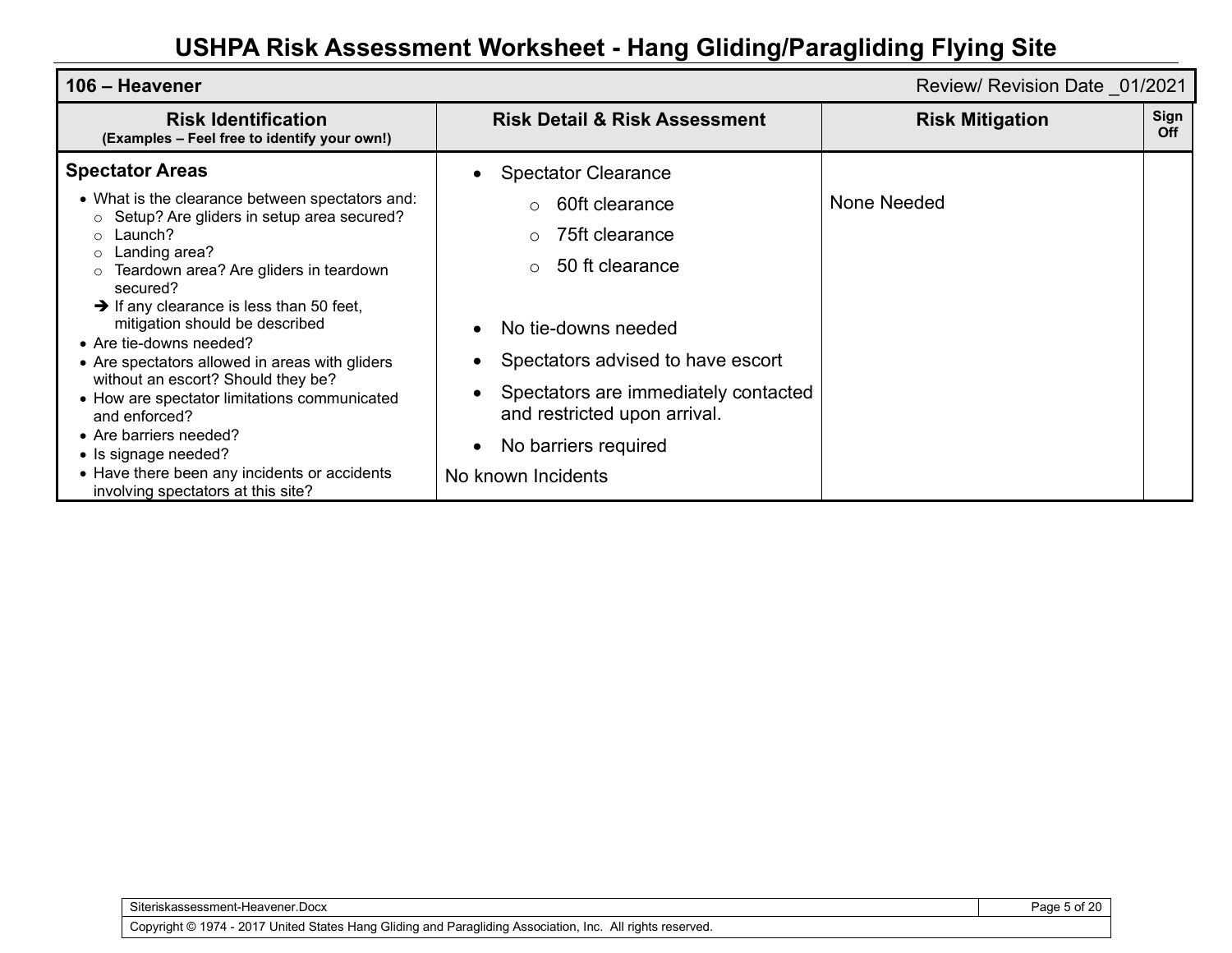| 106 - Heavener                                                                                                                                                                  |                                          | Review/ Revision Date 01/2021 |                    |
|---------------------------------------------------------------------------------------------------------------------------------------------------------------------------------|------------------------------------------|-------------------------------|--------------------|
| <b>Risk Identification</b><br>(Examples - Feel free to identify your own!)                                                                                                      | <b>Risk Detail &amp; Risk Assessment</b> | <b>Risk Mitigation</b>        | Sign<br><b>Off</b> |
| <b>Potential Obstacles</b>                                                                                                                                                      |                                          |                               |                    |
| • Which potential obstacles are present at the<br>site:<br>wires<br>$\circ$<br>towers<br>lake or river                                                                          | • Potential Obstacles<br>• Forest        | None Needed                   |                    |
| ocean<br>forest or trees<br>large rocky areas<br>C<br>other<br>$\circ$                                                                                                          | • Rocks                                  |                               |                    |
| • What is the clearance between potential<br>obstacles and:<br>launch? (50 feet)<br>$\circ$<br>landing area? (100 feet)<br>$\circ$<br>planned flight path? (75 feet)<br>$\circ$ | • Obstacle Clearance                     |                               |                    |
| $\rightarrow$ If any clearance is less than noted distance,<br>collision avoidance mitigation should be                                                                         | • Launch 75ft                            |                               |                    |
| described<br>• Is the clearance sufficient?                                                                                                                                     | • Landing 300ft                          |                               |                    |
| • Are potential obstacles marked?<br>• Is signage needed?<br>• Have there been any incidents or accidents                                                                       | • Flight Path 100ft                      |                               |                    |
| involving overhead obstacles at this site?                                                                                                                                      | • Sufficient clearance                   |                               |                    |
|                                                                                                                                                                                 | • No Obstacles Marked                    |                               |                    |
|                                                                                                                                                                                 | • Signage not needed                     |                               |                    |
|                                                                                                                                                                                 | • No Known Incidents                     |                               |                    |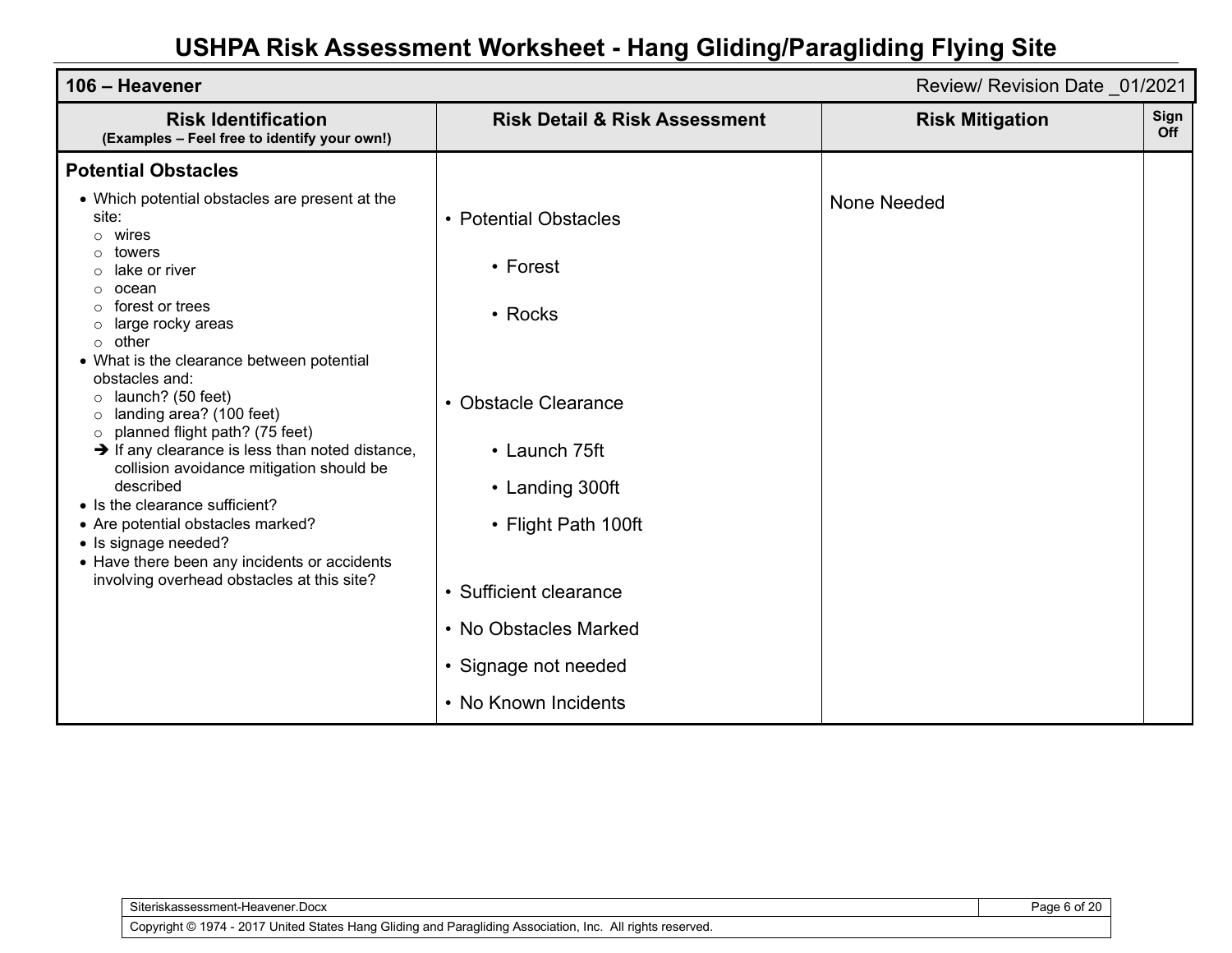| 106 - Heavener                                                                                                                                                                                                                                                                                                                                                                                                                                                                                                                                                                                                                                                                                                                                                                                                                                                                                                                                                                                                                                             |                                                                                                                                                                                                                                                                                                                                                                                                                                                                          | Review/ Revision Date 01/2021 |             |
|------------------------------------------------------------------------------------------------------------------------------------------------------------------------------------------------------------------------------------------------------------------------------------------------------------------------------------------------------------------------------------------------------------------------------------------------------------------------------------------------------------------------------------------------------------------------------------------------------------------------------------------------------------------------------------------------------------------------------------------------------------------------------------------------------------------------------------------------------------------------------------------------------------------------------------------------------------------------------------------------------------------------------------------------------------|--------------------------------------------------------------------------------------------------------------------------------------------------------------------------------------------------------------------------------------------------------------------------------------------------------------------------------------------------------------------------------------------------------------------------------------------------------------------------|-------------------------------|-------------|
| <b>Risk Identification</b><br>(Examples - Feel free to identify your own!)                                                                                                                                                                                                                                                                                                                                                                                                                                                                                                                                                                                                                                                                                                                                                                                                                                                                                                                                                                                 | <b>Risk Detail &amp; Risk Assessment</b>                                                                                                                                                                                                                                                                                                                                                                                                                                 | <b>Risk Mitigation</b>        | Sign<br>Off |
| <b>Launch Areas</b><br>• What is the clearance around the take-off area:<br>in front (for solo pilots)? (50 feet)<br>$\circ$<br>in front (for tandem pilots)? (75 feet)<br>behind? (30 feet)<br>$\circ$<br>to the sides? (30 degrees)<br>$\rightarrow$ If any clearance is less than noted, collision<br>avoidance mitigation (for obstacles or<br>spectators) should be described<br>• Are there ground obstructions (trip/fall hazards)?<br>• Is the launch area clearly marked? Does it need<br>to be?<br>• Are there appropriate/adequate tie-downs?<br>• Are the site regulations and launch<br>requirements clearly communicated to all pilots<br>and spectators? How?<br>• Are there launch assistant qualifications and<br>equipment guidelines communicated? How?<br>• Are spectator areas delineated and<br>communicated? How?<br>• Is signage needed?<br>• Are there First Aid - First Responder resources?<br>• Have there been any incidents or accidents<br>involving obstacles, obstructions, vehicles or<br>people on launch at this site? | • Take-Off Clearance<br>• In Front (solo pilots, 60ft)<br>• In Front (tandem pilots, 75ft)<br>• Behind (100ft)<br>• Sides (90 degrees)<br>• No Obstructions<br>• Launch Area is groomed<br>• Appropriate tie-downs<br>• Launch site regulations and requirement<br>contained on our website<br>• Launch Assistant qualified by advanced<br>pilots<br>• Spectator<br>specified<br>areas<br>and<br>electronically published<br>• No signage needed<br>• No Known Incidents | None Needed                   |             |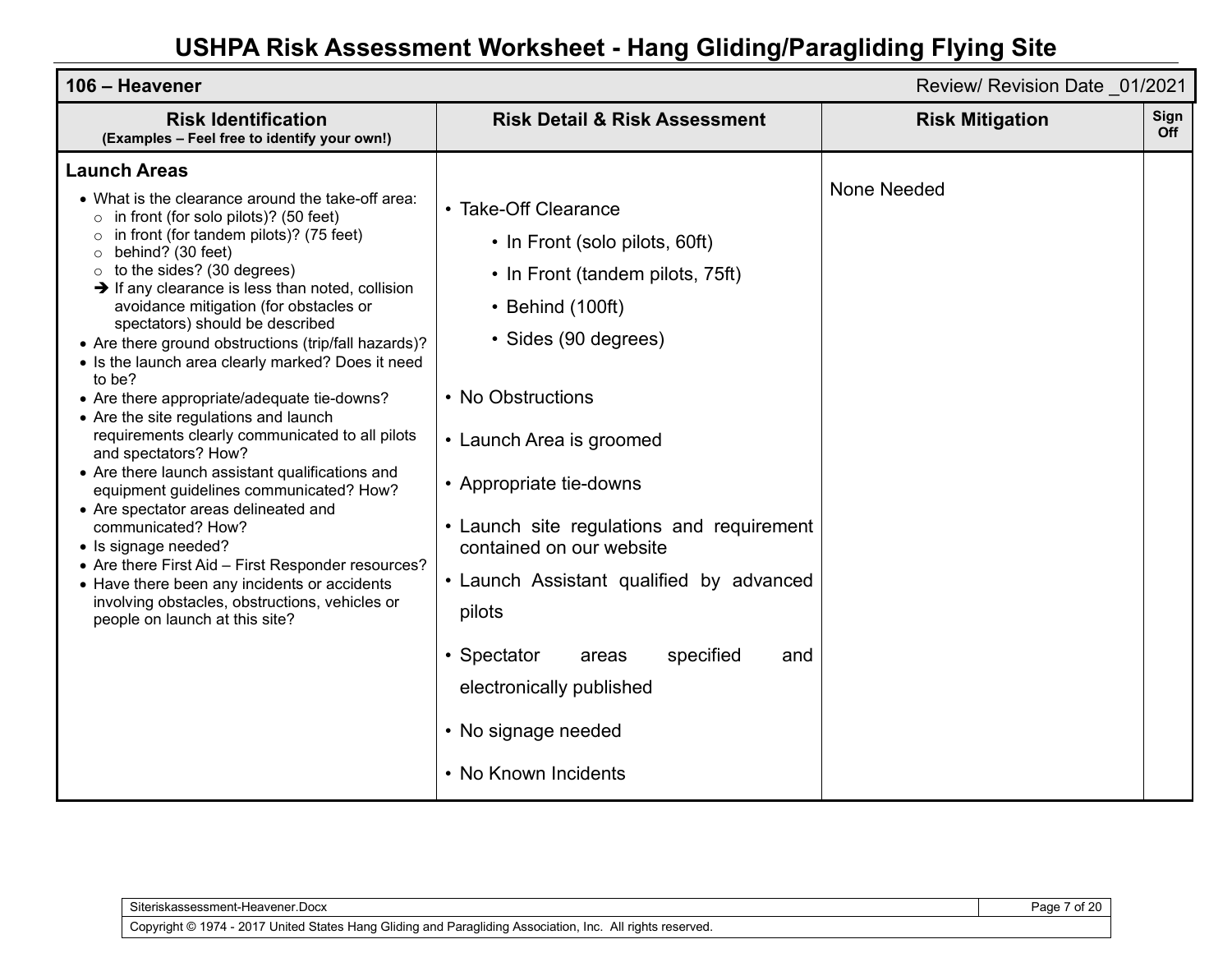| 106 - Heavener                                                                                                                                                                                                                                                                                                                                                                                                                                                                                                                                                                                                                                                                                                                                                                                                                                                                                                                                                                                                                |                                                                                                                                                                                                                                                                                                                                                                                                                             | Review/ Revision Date 01/2021 |             |
|-------------------------------------------------------------------------------------------------------------------------------------------------------------------------------------------------------------------------------------------------------------------------------------------------------------------------------------------------------------------------------------------------------------------------------------------------------------------------------------------------------------------------------------------------------------------------------------------------------------------------------------------------------------------------------------------------------------------------------------------------------------------------------------------------------------------------------------------------------------------------------------------------------------------------------------------------------------------------------------------------------------------------------|-----------------------------------------------------------------------------------------------------------------------------------------------------------------------------------------------------------------------------------------------------------------------------------------------------------------------------------------------------------------------------------------------------------------------------|-------------------------------|-------------|
| <b>Risk Identification</b><br>(Examples - Feel free to identify your own!)                                                                                                                                                                                                                                                                                                                                                                                                                                                                                                                                                                                                                                                                                                                                                                                                                                                                                                                                                    | <b>Risk Detail &amp; Risk Assessment</b>                                                                                                                                                                                                                                                                                                                                                                                    | <b>Risk Mitigation</b>        | Sign<br>Off |
| <b>Landing Zones</b><br>• What is the clearance around the landing area<br>and:<br>$\circ$ ground personnel<br>$\circ$ vehicles<br>structures<br>active roads/trails<br>spectators<br>$\circ$<br>$\rightarrow$ If any clearance is less than 50 feet, collision<br>avoidance mitigation should be described<br>• Are there ground obstructions (trip/fall hazards)?<br>• Is the landing area clearly marked? Does it need<br>to be?<br>• Are there appropriate/adequate tie-downs?<br>• Are the site regulations and landing<br>requirements clearly communicated to all pilots<br>and spectators? How?<br>• Are spectator areas delineated and<br>communicated? How?<br>• Are there guidelines regarding ground handling<br>(kiting) in the LZ area?<br>• Are there appropriate wind indicators?<br>• Is signage needed?<br>• Are there First Aid - First Responder resources?<br>• Have there been any incidents or accidents<br>involving obstacles, obstructions, vehicles or<br>people in the landing area at this site? | All landing area clearance is >50ft<br>ground obstructions include small<br>animal holes and occasionally tall<br>grass<br>landing area is well defined pasture<br>surrounded by forest<br>Site regulations are established in<br>writing, orally and posted in LZ kiosk<br>indicators<br>Appropriate<br>wind<br>maintained in LZ<br>First Aid resources are available on-<br>site and by calling 911<br>No Known Incidents | None Needed                   |             |

Siteriskassessment-Heavener.Docx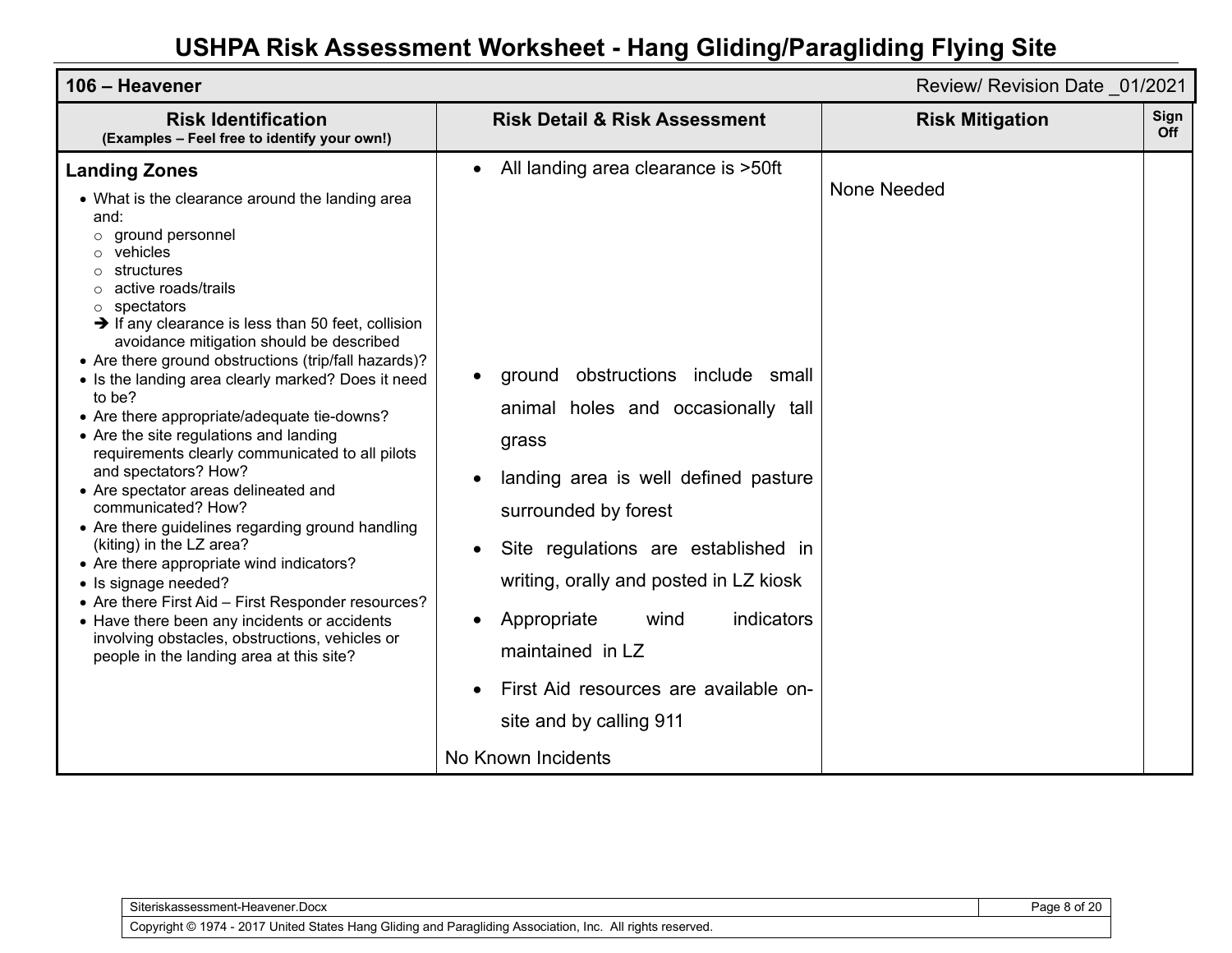| 106 - Heavener<br>Review/ Revision Date 01/2021                                                                                                                                                                                                                                                                                                                                                                                                                          |                                                                                                                                                 |                        |             |
|--------------------------------------------------------------------------------------------------------------------------------------------------------------------------------------------------------------------------------------------------------------------------------------------------------------------------------------------------------------------------------------------------------------------------------------------------------------------------|-------------------------------------------------------------------------------------------------------------------------------------------------|------------------------|-------------|
| <b>Risk Identification</b><br>(Examples - Feel free to identify your own!)                                                                                                                                                                                                                                                                                                                                                                                               | <b>Risk Detail &amp; Risk Assessment</b>                                                                                                        | <b>Risk Mitigation</b> | Sign<br>Off |
| <b>Other Activities in Area</b><br>• Is the site open to the general public?<br>• Do other activities occur in the same area?<br>Such as:<br>radio controlled (RC) aircraft<br>model rocketry<br>$\circ$<br>skeet shooting<br>kite flying<br>$\circ$<br>$\rightarrow$ If any other activity occurs, mid-air mishap<br>mitigation should be described<br>• Is signage needed?<br>• Have there been any incidents or accidents<br>involving other activities at this site? | • Launch site is restricted from the general<br>public<br>• No other known activities in same area<br>• No signage needed<br>No known incidents | None Needed            |             |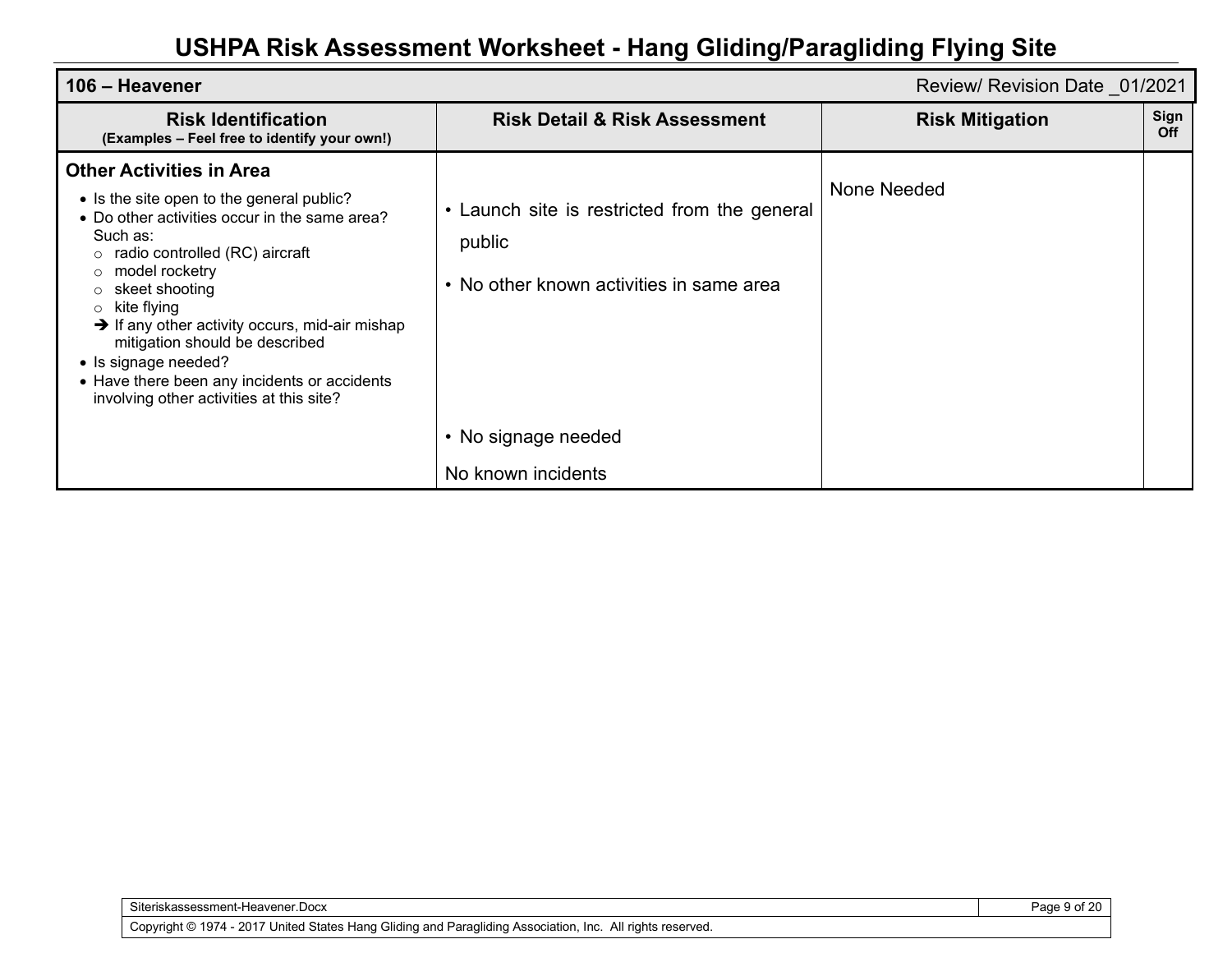| 106 - Heavener<br>Review/ Revision Date 01/2021                                                                                                                                                                                                                                                                                                                                                                                                                                                                                                                                                                      |                                                                                                                                                                    |                        |             |
|----------------------------------------------------------------------------------------------------------------------------------------------------------------------------------------------------------------------------------------------------------------------------------------------------------------------------------------------------------------------------------------------------------------------------------------------------------------------------------------------------------------------------------------------------------------------------------------------------------------------|--------------------------------------------------------------------------------------------------------------------------------------------------------------------|------------------------|-------------|
| <b>Risk Identification</b><br>(Examples - Feel free to identify your own!)                                                                                                                                                                                                                                                                                                                                                                                                                                                                                                                                           | <b>Risk Detail &amp; Risk Assessment</b>                                                                                                                           | <b>Risk Mitigation</b> | Sign<br>Off |
| <b>FAA Recognition and Communication</b><br>• Are there other flight operations in the area?<br>general aviation<br>commercial aviation<br>agricultural aviation<br>$\circ$<br>$\rightarrow$ If any other flight operations occur in the<br>area, interference mitigation should be<br>described<br>• Has the local FAA office been advised in writing<br>of glider flight activities?<br>• Are NOTAMs published for this site?<br>• Are there conflicts with Terminal Controlled<br>Flight areas (TCA)?<br>• Are there potential conflicts with general aviation<br>airports and landing patterns (non-controlled)? | • General Aviation<br>occur<br>this<br>$\mathsf{In}$<br>area<br>infrequently<br>• Gliding activities communicated with the<br>FAA and recorded on Sectional Charts | None Needed            |             |
| • Are all tandem and towing operations in<br>compliance with FAA rules and regulations?<br>• Have there been any incidents or accidents<br>involving FAA non-compliance or other flight<br>operations in the area of this site?                                                                                                                                                                                                                                                                                                                                                                                      | • No Conflicts with other aviation activities                                                                                                                      |                        |             |

Page 10 of 20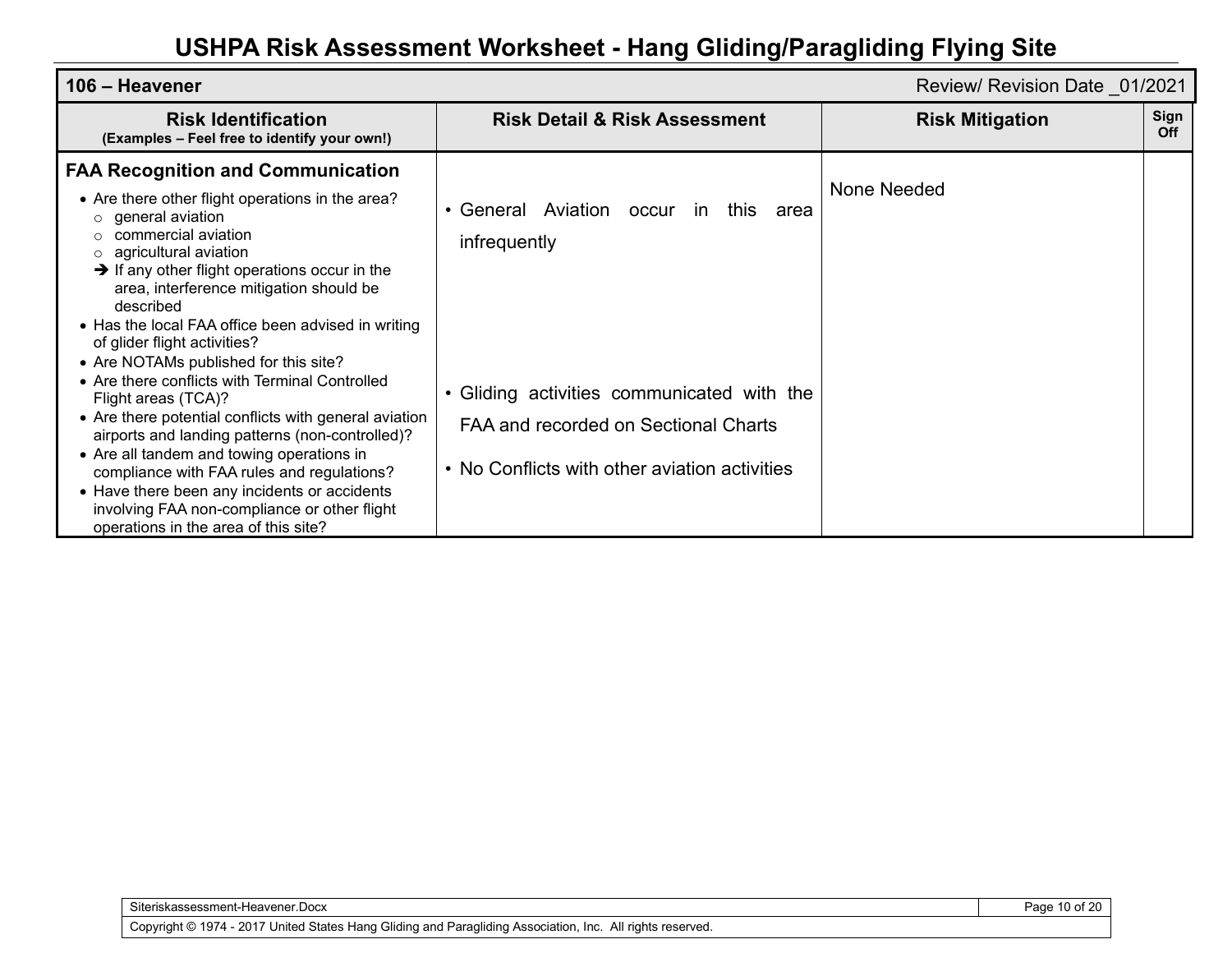| 106 - Heavener                                                                                                                                                                                                                                                                                                                                                                                                                                                                               |                                                                                                                                                                                                                                                              | Review/ Revision Date 01/2021 |                    |
|----------------------------------------------------------------------------------------------------------------------------------------------------------------------------------------------------------------------------------------------------------------------------------------------------------------------------------------------------------------------------------------------------------------------------------------------------------------------------------------------|--------------------------------------------------------------------------------------------------------------------------------------------------------------------------------------------------------------------------------------------------------------|-------------------------------|--------------------|
| <b>Risk Identification</b><br>(Examples - Feel free to identify your own!)                                                                                                                                                                                                                                                                                                                                                                                                                   | <b>Risk Detail &amp; Risk Assessment</b>                                                                                                                                                                                                                     | <b>Risk Mitigation</b>        | Sign<br><b>Off</b> |
| <b>Organized Events</b><br>• Does your Chapter have any organized events<br>at this site? Such as:<br>$\circ$ club meetings, picnics or parties<br>fly-ins or demo days<br>$\circ$<br>ACE events or sanctioned competitions<br>public demonstrations<br>$\circ$<br>• Is there a Flight Safety Coordinator designated<br>for all flying events?<br>• Are spectator areas and vehicle parking areas<br>clearly defined, designated and enforced?                                               | BMF hosts a few organized events<br>$\bullet$<br>throughout the year<br>Safety<br>Coordinator<br>Flight<br>$\mathsf{A}$<br><b>is</b><br>designated for such activities                                                                                       | None Needed                   |                    |
| • Are recommended clearances between flight<br>operations and spectator areas marked,<br>maintained and enforced?<br>• Are tie-down systems available and in-use for<br>organized events?<br>• Are flight simulators or other demonstration<br>equipment under direct supervision at all times<br>until disassembled?<br>• Are First Aid – First Responder resources on<br>site and available?<br>• Have there been any incidents or accidents<br>during organized Chapter-sponsored events? | special events designated<br>During<br>communicated<br>to<br>areas<br>are<br>participants<br>spectators<br>and<br>and<br>by organizers and<br>enforced<br>club<br>members<br>First Aid resources are available on-<br>site and via 911<br>No Known Incidents |                               |                    |

Siteriskassessment-Heavener.Docx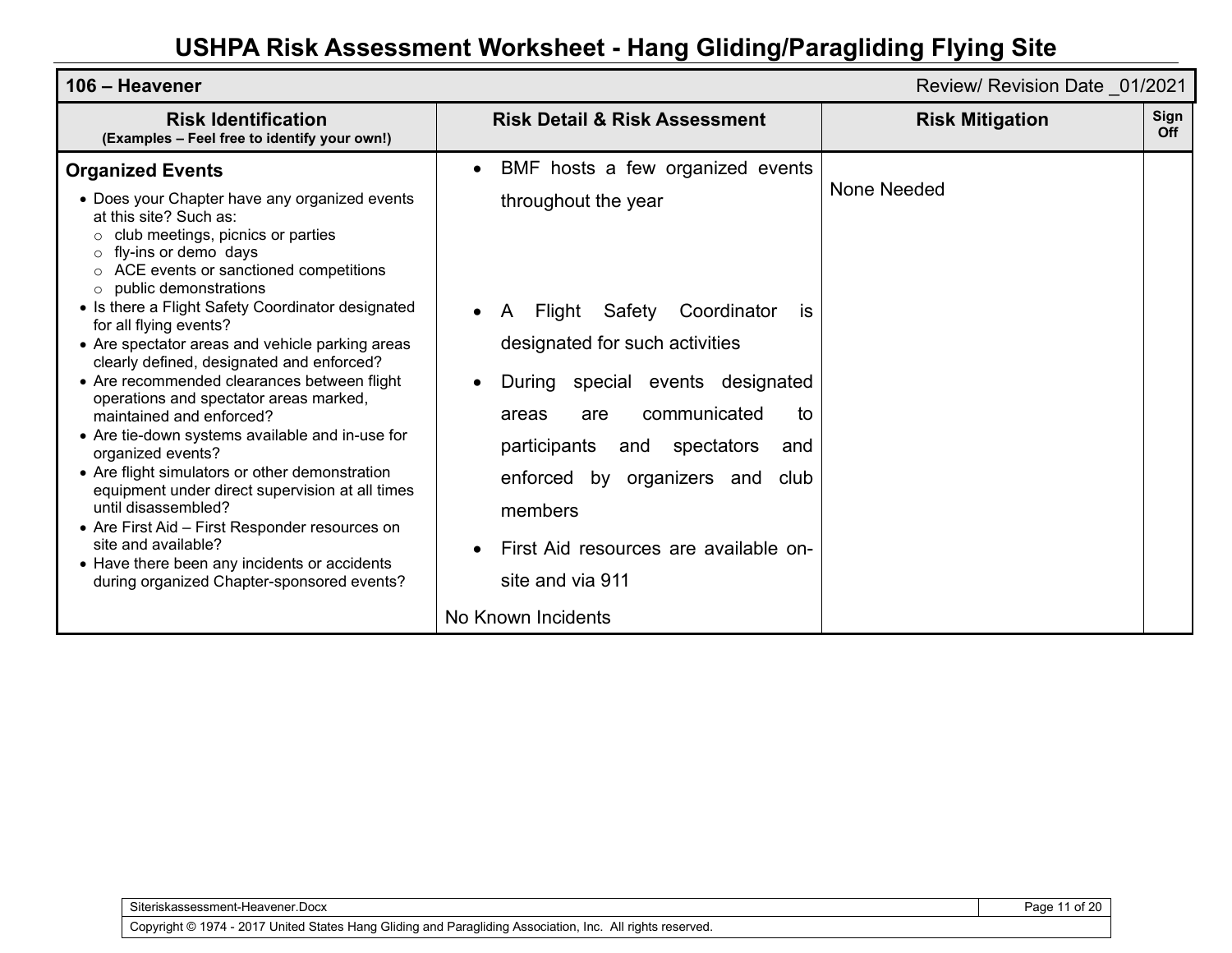| 106 - Heavener                                                                                                                                                                                                                                                                                                                                                                                                                                                                                                                                                                                                                                                                                                                                                                                                                                                                                                                                                                                                                                                                                                                |                                                                                                                                                                                                                                                                                                                                                                                                                                                                                                                                                                                                                                                                                                                                                                                           | Review/ Revision Date 01/2021 |                    |
|-------------------------------------------------------------------------------------------------------------------------------------------------------------------------------------------------------------------------------------------------------------------------------------------------------------------------------------------------------------------------------------------------------------------------------------------------------------------------------------------------------------------------------------------------------------------------------------------------------------------------------------------------------------------------------------------------------------------------------------------------------------------------------------------------------------------------------------------------------------------------------------------------------------------------------------------------------------------------------------------------------------------------------------------------------------------------------------------------------------------------------|-------------------------------------------------------------------------------------------------------------------------------------------------------------------------------------------------------------------------------------------------------------------------------------------------------------------------------------------------------------------------------------------------------------------------------------------------------------------------------------------------------------------------------------------------------------------------------------------------------------------------------------------------------------------------------------------------------------------------------------------------------------------------------------------|-------------------------------|--------------------|
| <b>Risk Identification</b><br>(Examples - Feel free to identify your own!)                                                                                                                                                                                                                                                                                                                                                                                                                                                                                                                                                                                                                                                                                                                                                                                                                                                                                                                                                                                                                                                    | <b>Risk Detail &amp; Risk Assessment</b>                                                                                                                                                                                                                                                                                                                                                                                                                                                                                                                                                                                                                                                                                                                                                  | <b>Risk Mitigation</b>        | Sign<br><b>Off</b> |
| <b>Safety Officer (Annual Review)</b><br>• Do your Bylaws clearly define the<br>responsibilities of the Safety officer (can be a<br>Director, Coordinator, or other titles)? Such as:<br>o Risk Assessment and Risk Mitigation Plan<br>$\circ$ Incident Reporting process and follow-up<br>o Oversight of Site-Event Management Plans<br>○ Access to historical data for informing site<br>guidelines and rules<br>$\circ$ Authority to close a site due to hazardous<br>conditions or situations<br>o Authority to restrict flight operations of a<br>single pilot if necessary to avoid potential<br>accidents<br>• Does your Chapter have a copy of USHPA's<br>Risk Management Plan Program with<br><b>Appendix A, Recommended Operating</b><br><b>Guidelines?</b><br>• Does your Chapter have appropriate<br>documentation in place for:<br>o Risk Mitigation Plan<br><b>Incident Reporting</b><br>$\circ$<br>$\circ$ policy/procedure to close a site due to<br>hazardous conditions or situations<br>o policy/procedure to restrict flight operations<br>of a single pilot if necessary to avoid potential<br>accidents | <b>BMF By-Laws state:</b><br>$\bullet$<br>Safety Officer - The Safety Officer will<br>develop and maintain a risk mitigation<br>plan for each of BMF's flying sites,<br>communicate safety concerns and<br>recommend safety related projects to<br>the BMF BOD, coordinate safety<br>programs and activities between<br>USHPA and BMF, and<br>will<br>be<br>responsible for accident reporting to<br>BMF BOD and USHPA. The Safety<br>Officer is a voting member of the BMF<br>BOD.<br>The club has a copy of the Risk<br>Plan<br>Management<br>and<br>Recommended Operating Guidelines.<br>The<br>club<br>appropriate<br>has<br>$\bullet$<br>documentation for RMP and incident<br>reporting.<br>procedures are in place for closing a site due<br>to hazardous conditions or situations | None Needed                   |                    |

Copyright © 1974 - 2017 United States Hang Gliding and Paragliding Association, Inc. All rights reserved.

Siteriskassessment-Heavener.Docx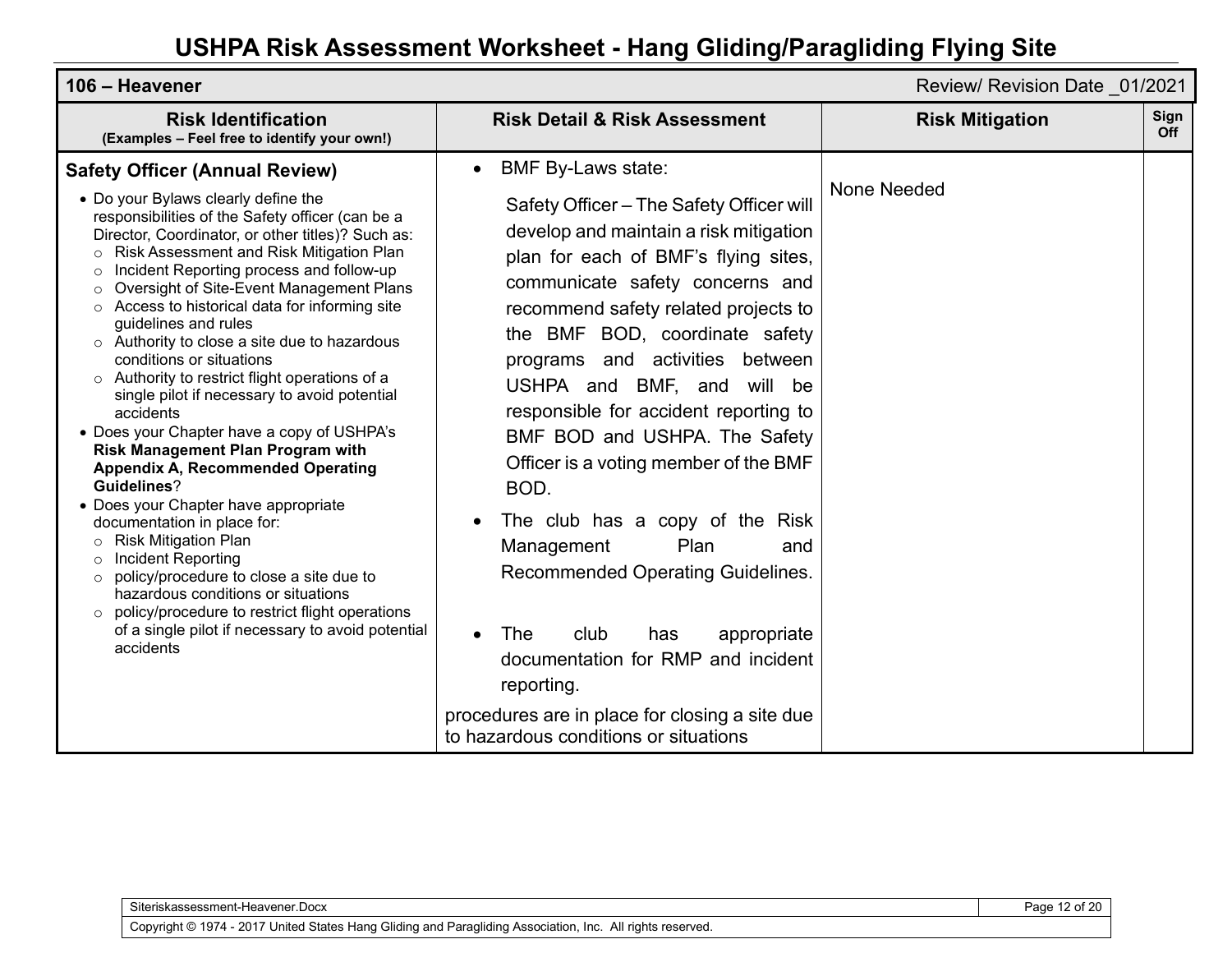| 106 - Heavener                                                                                                                                                                                                                                                                                                                                                                                                                                                                                                                                                                                                                                                                                                                                                                                                                                                                                                                                                                                                              | Review/ Revision Date 01/2021                                                                                                                                                                                                                                                                                                                                                                                                                        |                        |                    |
|-----------------------------------------------------------------------------------------------------------------------------------------------------------------------------------------------------------------------------------------------------------------------------------------------------------------------------------------------------------------------------------------------------------------------------------------------------------------------------------------------------------------------------------------------------------------------------------------------------------------------------------------------------------------------------------------------------------------------------------------------------------------------------------------------------------------------------------------------------------------------------------------------------------------------------------------------------------------------------------------------------------------------------|------------------------------------------------------------------------------------------------------------------------------------------------------------------------------------------------------------------------------------------------------------------------------------------------------------------------------------------------------------------------------------------------------------------------------------------------------|------------------------|--------------------|
| <b>Risk Identification</b><br>(Examples - Feel free to identify your own!)                                                                                                                                                                                                                                                                                                                                                                                                                                                                                                                                                                                                                                                                                                                                                                                                                                                                                                                                                  | <b>Risk Detail &amp; Risk Assessment</b>                                                                                                                                                                                                                                                                                                                                                                                                             | <b>Risk Mitigation</b> | Sign<br><b>Off</b> |
| <b>Information Communication</b><br>• Are flying site rules and guidelines clearly and<br>appropriately communicated? This could be<br>through one or more of the following:<br>website<br>video<br>signage on site<br>paper hand-outs<br>O<br>designated members (site administrator,<br>sponsor, guide)<br>$\circ$ other<br>• Are flying site parameters and protocol clearly<br>and appropriately communicated (to spectators<br>and pilots) through signage, physical markings,<br>barriers, etc.?<br>• Is contact information for the chapter site<br>coordinator available at the site?<br>• How can members and spectators provide input<br>and suggestions to the site management team?<br>• How is the Emergency Action Plan<br>communicated?<br>• Have efforts been made to claim ownership of<br>internet information with pointers back to your<br>Chapter as the primary information source that<br>takes precedence if on Google Maps,<br>Paragliding Map, Paragliding Earth, or other<br>online site guides? | · Site rules and guidelines are clearly<br>communicated via documentation, web<br>sites and social media, orally and by on-site<br>postings and kiosks.<br>• Flying site parameters are communicated<br>orally and by electronic methods to pilots<br>and spectators.<br>• Contact and Chapter site information is<br>posted on-site.<br>Social media has proven to be a beneficial<br>platform for input and suggestions to the<br><b>BMF - BOD</b> | None Needed            |                    |

Page 13 of 20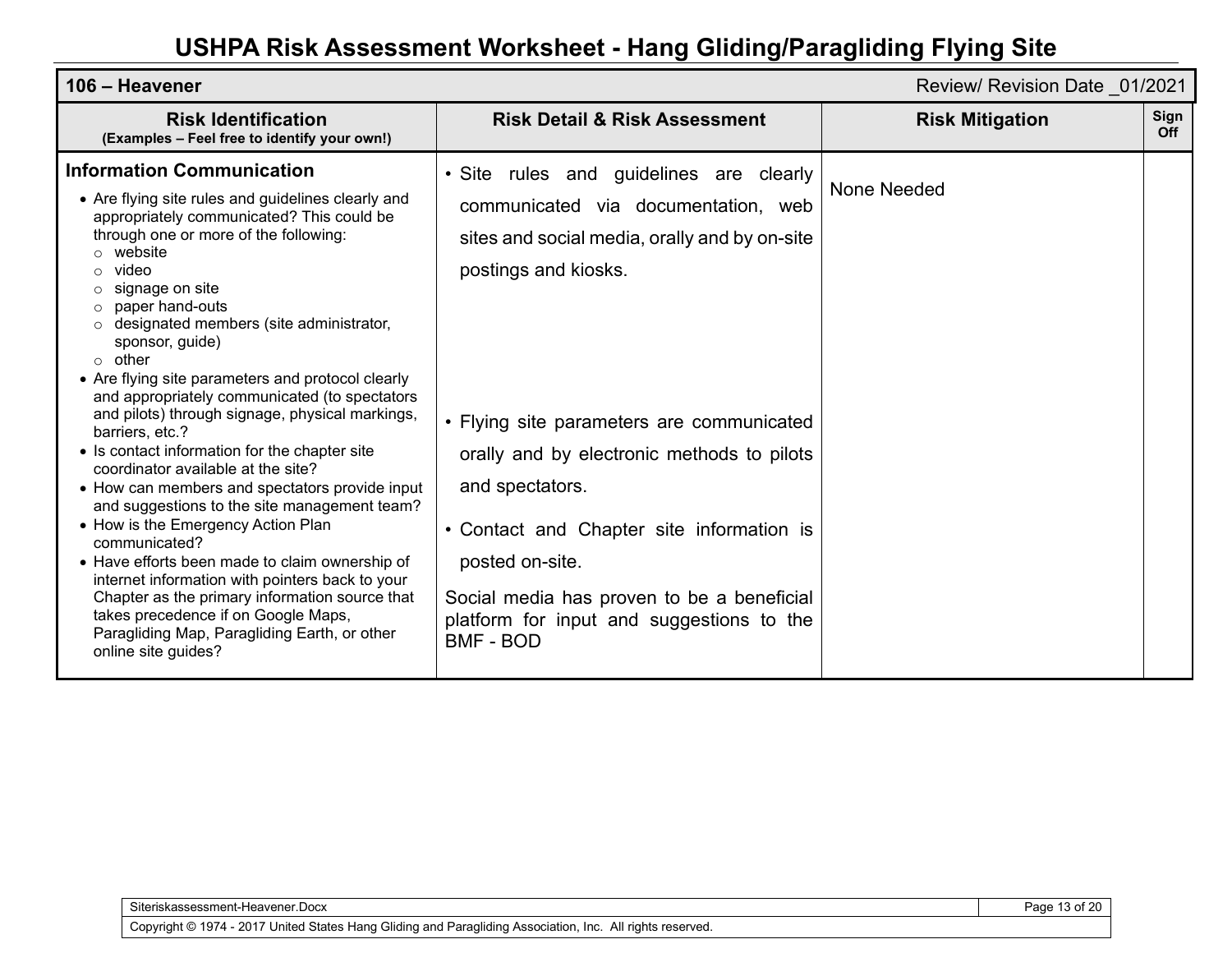| 106 - Heavener<br>Review/ Revision Date 01/2021                                                                                                                                                                                                                                                                                                                                                                                                                                                                                                                                                                                                                                                                                                                                                                                                                                                                                                                                                                                                                                                                                                                                                                                                                                                                                    |                                                                                                                                                                                                                                                                                                                                                                                                                                                             |                        |             |
|------------------------------------------------------------------------------------------------------------------------------------------------------------------------------------------------------------------------------------------------------------------------------------------------------------------------------------------------------------------------------------------------------------------------------------------------------------------------------------------------------------------------------------------------------------------------------------------------------------------------------------------------------------------------------------------------------------------------------------------------------------------------------------------------------------------------------------------------------------------------------------------------------------------------------------------------------------------------------------------------------------------------------------------------------------------------------------------------------------------------------------------------------------------------------------------------------------------------------------------------------------------------------------------------------------------------------------|-------------------------------------------------------------------------------------------------------------------------------------------------------------------------------------------------------------------------------------------------------------------------------------------------------------------------------------------------------------------------------------------------------------------------------------------------------------|------------------------|-------------|
| <b>Risk Identification</b><br>(Examples - Feel free to identify your own!)                                                                                                                                                                                                                                                                                                                                                                                                                                                                                                                                                                                                                                                                                                                                                                                                                                                                                                                                                                                                                                                                                                                                                                                                                                                         | <b>Risk Detail &amp; Risk Assessment</b>                                                                                                                                                                                                                                                                                                                                                                                                                    | <b>Risk Mitigation</b> | Sign<br>Off |
| <b>Experience &amp; Skills required to fly the</b><br>site safely<br>• List the pilot skill sets required to fly the site<br>safely.<br>• Does the site require a specific pilot<br>proficiency rating / special skills? Cliff, ramp<br>launch, thermal, turbulence,<br>• Is USHPA membership & ratings required to fly at<br>this site?<br>• Each site should have recommended or required<br><b>USHPA ratings</b><br>• Do the site ratings reflect the launch and landing<br>zone requirements?<br>• Why did Site receive the rating? (Is the site a<br>Green Circle run or a triple Black Diamond and<br>why it was rated that)<br>• How are pilot rating/special skill requirements<br>verified? Some possible methods:<br>$\circ$ sticker<br>$\circ$ text message (719-387-4571)<br>o website (ushpa.org/m/#####)<br>o PDF USHPA or Chapter Member card<br>o designated members (site admin, sponsor)<br>• How is site access limited to only those pilots<br>with a verified appropriate rating/special skills?<br>$\circ$ all members<br>o designated members (site administrator,<br>sponsor, guide)<br>$\circ$ other<br>• How does the chapter encourage and enable<br>appropriate pilot experience for flying at this site?<br>• Does training take place at the site? If so, are<br>USHPA training guidelines followed? | USHPA membership along with a H3 or P3 rating is<br>required by the BMF to fly this site. Pilots must check<br>in with the online waiver before flying<br>http://buffalomountainflyers.org/page/waiver.html<br>This site can be flown by H2 or P2 with instructor only.<br>Once instructor determines H2 or P2 has the proper<br>judgement and skill set they may sign off H2, P2 pilot.<br>Training only by USHPA certified instructor per<br><b>USHPA</b> | None Needed            |             |

| Siteriskassessment-Heavener.Docx                                                                          |  |
|-----------------------------------------------------------------------------------------------------------|--|
| Copyright © 1974 - 2017 United States Hang Gliding and Paragliding Association, Inc. All rights reserved. |  |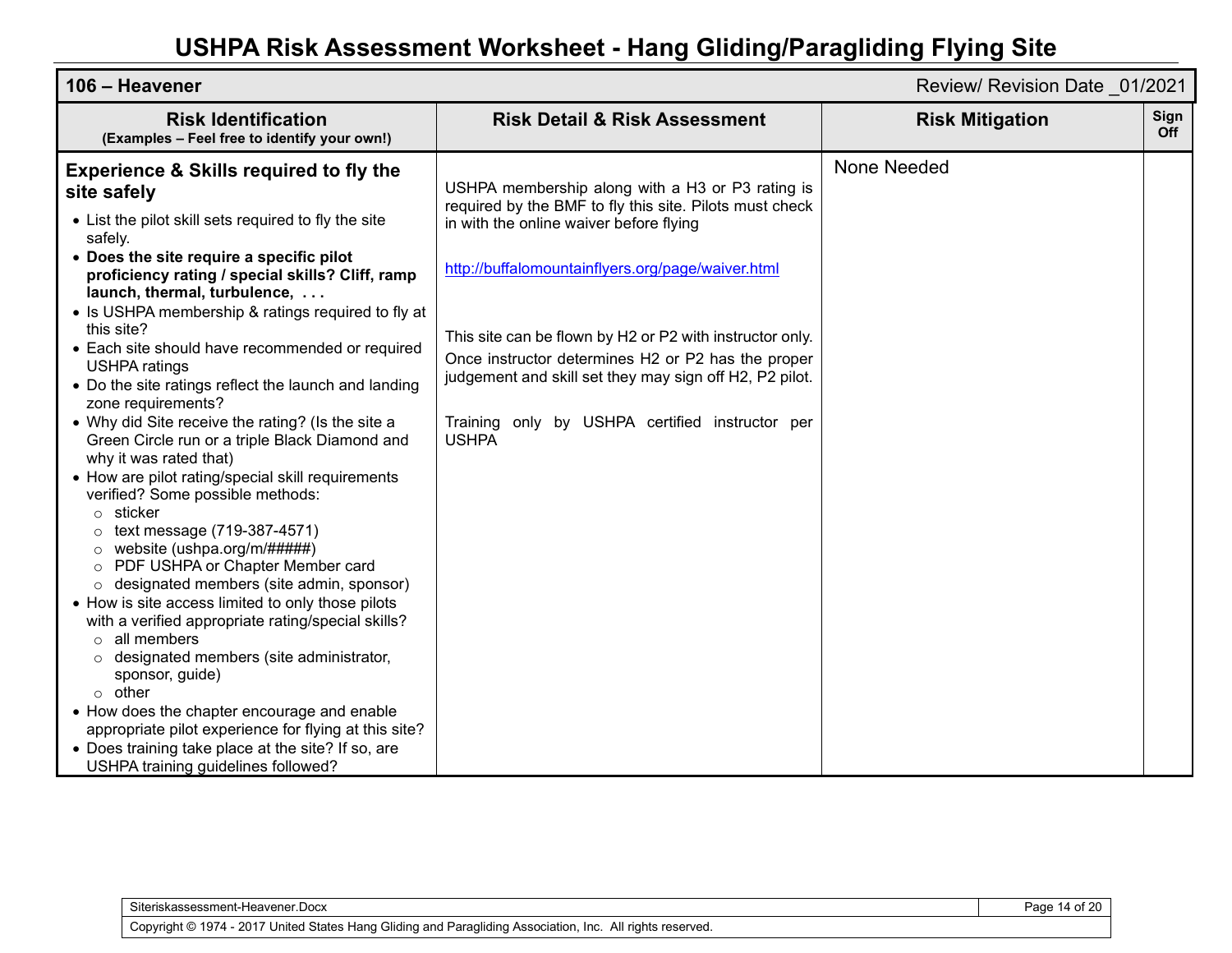| 106 - Heavener                                                                                                                                                                                                                                                                                                                                                                                                                                                                                                                                                                                                                                                                                                                     |                                                                                                                                                                                                                                                                                                                                                                                                        | Review/ Revision Date 01/2021 |             |
|------------------------------------------------------------------------------------------------------------------------------------------------------------------------------------------------------------------------------------------------------------------------------------------------------------------------------------------------------------------------------------------------------------------------------------------------------------------------------------------------------------------------------------------------------------------------------------------------------------------------------------------------------------------------------------------------------------------------------------|--------------------------------------------------------------------------------------------------------------------------------------------------------------------------------------------------------------------------------------------------------------------------------------------------------------------------------------------------------------------------------------------------------|-------------------------------|-------------|
| <b>Risk Identification</b><br>(Examples - Feel free to identify your own!)                                                                                                                                                                                                                                                                                                                                                                                                                                                                                                                                                                                                                                                         | <b>Risk Detail &amp; Risk Assessment</b>                                                                                                                                                                                                                                                                                                                                                               | <b>Risk Mitigation</b>        | Sign<br>Off |
| <b>Emergency Action Plan</b>                                                                                                                                                                                                                                                                                                                                                                                                                                                                                                                                                                                                                                                                                                       |                                                                                                                                                                                                                                                                                                                                                                                                        |                               |             |
| • Is the site Emergency Action Plan documented<br>and communicated? Example methods:<br>$\circ$ website<br>signage on site (launch and LZ)<br>$\circ$<br>paper hand-outs<br>$\circ$<br>designated members<br>$\circ$<br>• Is there a documented protocol for filing incident<br>reports?<br>• Have local emergency responders been notified<br>of flying site location and methods of access?<br>• What first responder resources are available on-<br>site? Some possible options:<br>$\circ$ first aid kit<br>direct phone numbers of emergency services<br>$\circ$<br>landline telephone (e.g., pay phone)<br>$\circ$<br>o no-fly tarp/flag<br>• Does the chapter sponsor First Aid and CPR<br>training for members? How often? | • An Emergency Action Plan has been created.<br>No Known Incidents requiring use of the EAP                                                                                                                                                                                                                                                                                                            |                               |             |
| • Have there been any incidents or accidents at<br>this site using your Emergency Action Plan?                                                                                                                                                                                                                                                                                                                                                                                                                                                                                                                                                                                                                                     |                                                                                                                                                                                                                                                                                                                                                                                                        |                               |             |
| <b>Tandem Flying</b><br>• How is compliance with the USHPA FAA Tandem<br>Exemption monitored and enforced?<br>• Are all participants issued a 30-day student<br>membership, or confirmed to possess a current<br>USHPA membership?<br>• What is the clearance around the take-off area:<br>$\circ$ in front (for tandem pilots)? (75 feet)<br>behind? (30 feet)<br>$\circ$<br>to the sides? (30 degrees)<br>$\circ$<br>$\rightarrow$ If any clearance is less than noted, collision<br>avoidance mitigation (for obstacles or<br>spectators) should be described<br>• Have there been any incidents or accidents<br>involving tandems at this site?                                                                                | Tandem pilots are required to present their USHPA<br>pilot rating at the beginning of each calendar year.<br>All tandem participants are required to have a 30-day<br>student membership or possess a current USHPA<br>membership.<br>Clearance around take-off areas comply with<br>USHPA's requirements.<br>There have not been any incidents or accidents<br>involving tandem flights at this site. |                               |             |

| Siteriskassessment-Heavener.Docx                                                                                            | … م |
|-----------------------------------------------------------------------------------------------------------------------------|-----|
| J Gliding and Paragliding Association, Inc.<br>United States Hang C<br>$-2017$<br>1974<br>All rights reserved.<br>Copyright |     |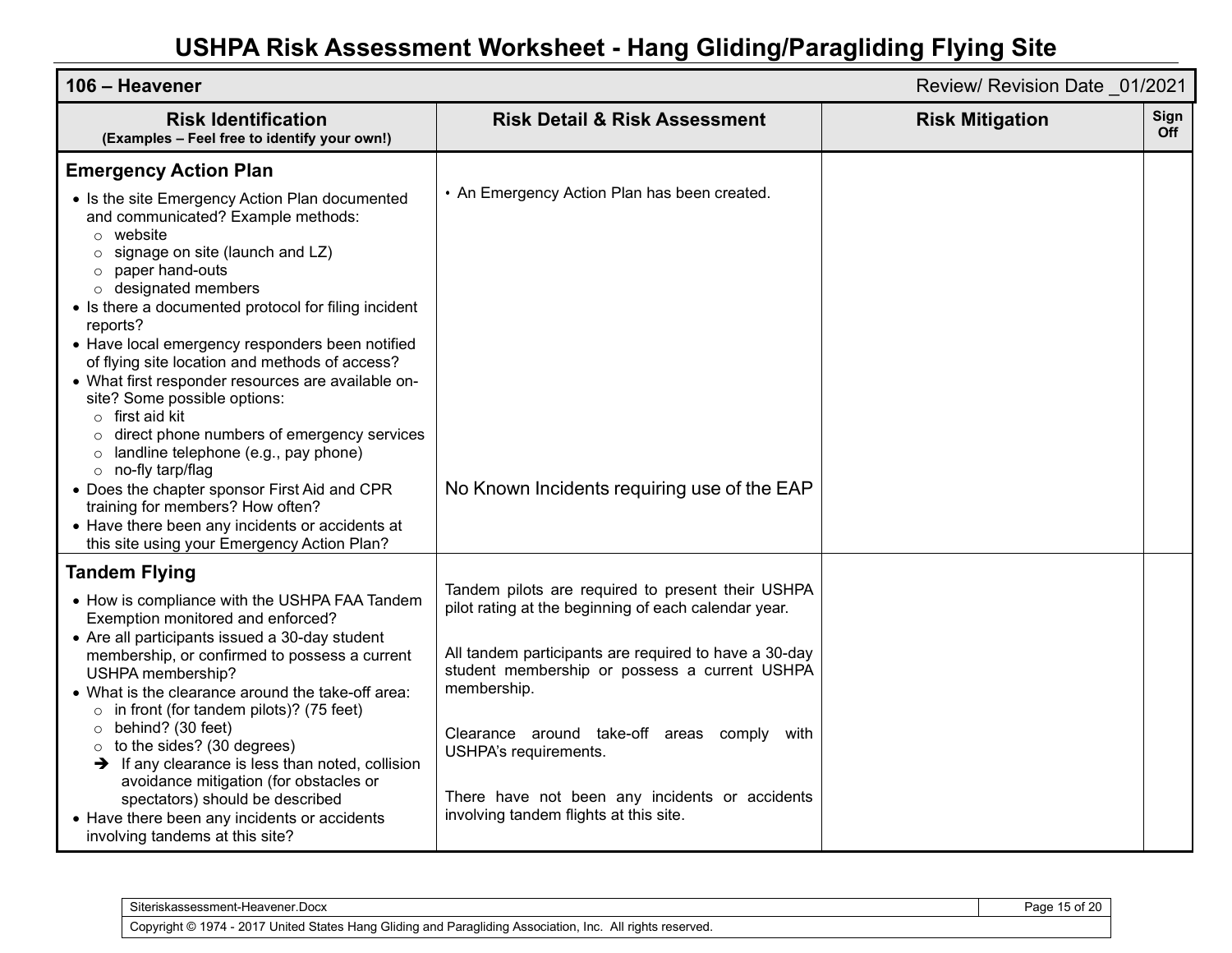| 106 - Heavener<br>Review/ Revision Date 01/2021                                                                                                                                                                                                                                                                                                                                                                                                                                                                                                                                                                                                                                                                                                                                                                                                 |  |
|-------------------------------------------------------------------------------------------------------------------------------------------------------------------------------------------------------------------------------------------------------------------------------------------------------------------------------------------------------------------------------------------------------------------------------------------------------------------------------------------------------------------------------------------------------------------------------------------------------------------------------------------------------------------------------------------------------------------------------------------------------------------------------------------------------------------------------------------------|--|
| Sign<br><b>Risk Detail &amp; Risk Assessment</b><br><b>Risk Identification</b><br><b>Risk Mitigation</b><br><b>Off</b><br>(Examples - Feel free to identify your own!)                                                                                                                                                                                                                                                                                                                                                                                                                                                                                                                                                                                                                                                                          |  |
| No current towing operations are conducted<br>None Needed<br>• If towing operations occur at the site, indicate all<br>at this site<br>• List each towing vehicle used (Year,<br>Manufacturer, Make, Model, Owner)<br>• Does every tow operator have the relevant<br>USHPA towing appointments?<br>• Is there a written schedule for maintenance of<br>all towing equipment and associated line and<br>• Does the Chapter verify that the towing<br>equipment maintenance is up-to-date?<br>• Are there towing-specific risks at this site? For<br>o fuel storage<br>equipment maintenance<br>licensing of operation<br>site access<br>• Is the clearance around the towing area<br>to the sides?<br>overhead?<br>• For aero-towing operations:<br>How is compliance with the USHPA FAA Towing<br>Exemption monitored and enforced at the site? |  |
|                                                                                                                                                                                                                                                                                                                                                                                                                                                                                                                                                                                                                                                                                                                                                                                                                                                 |  |

| Siteriskassessment-Heavener.Docx                                                                          | Page 16 of 20 |
|-----------------------------------------------------------------------------------------------------------|---------------|
| Copyright © 1974 - 2017 United States Hang Gliding and Paragliding Association, Inc. All rights reserved. |               |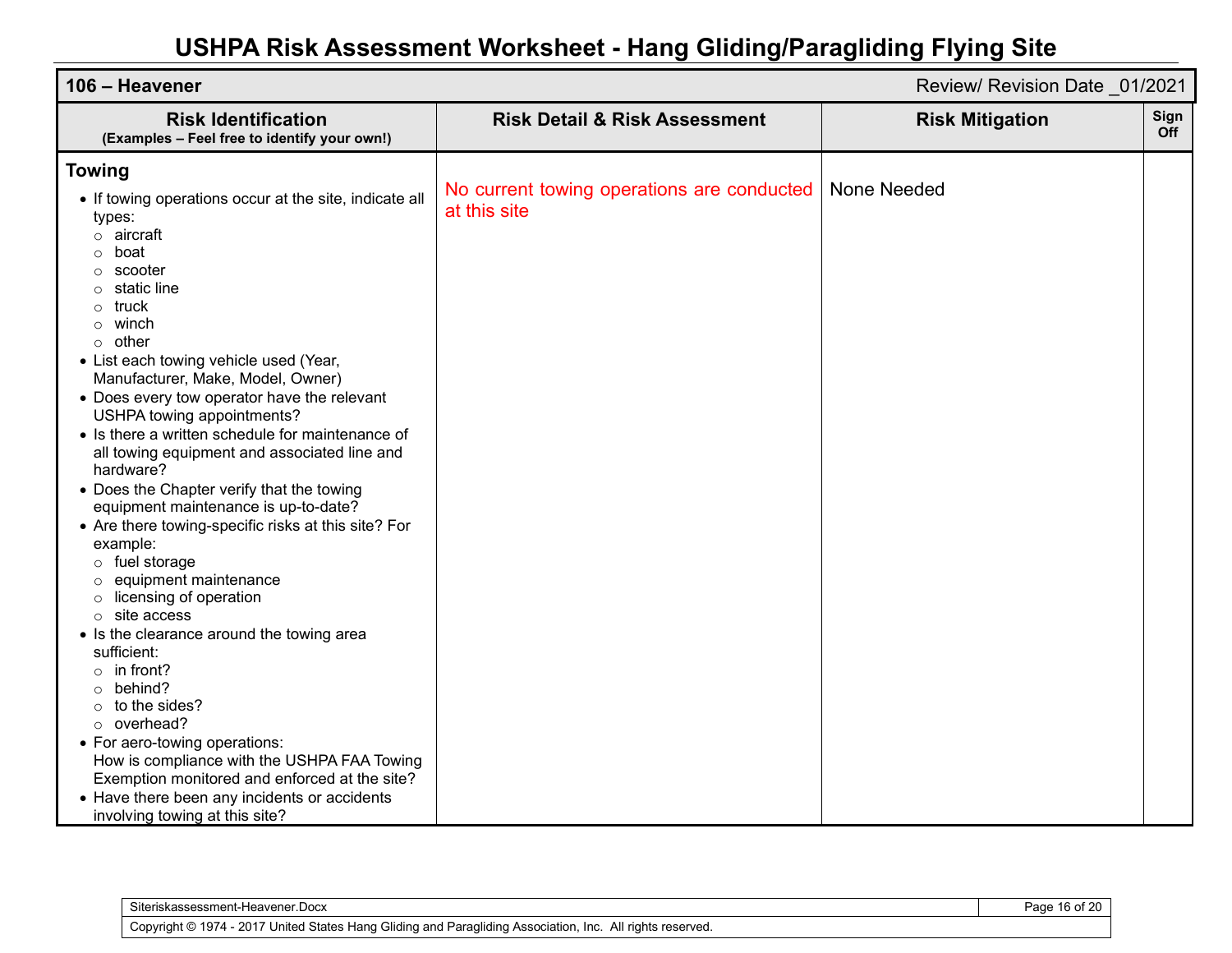| l 106 – Heavener                                                                                                                                                                                                                                                                                                                                                                                                                                                                                           |                                          | Review/ Revision Date 01/2021         |
|------------------------------------------------------------------------------------------------------------------------------------------------------------------------------------------------------------------------------------------------------------------------------------------------------------------------------------------------------------------------------------------------------------------------------------------------------------------------------------------------------------|------------------------------------------|---------------------------------------|
| <b>Risk Identification</b><br>(Examples - Feel free to identify your own!)                                                                                                                                                                                                                                                                                                                                                                                                                                 | <b>Risk Detail &amp; Risk Assessment</b> | Sign<br><b>Risk Mitigation</b><br>Off |
| <b>Glider Tie Down Systems</b>                                                                                                                                                                                                                                                                                                                                                                                                                                                                             |                                          |                                       |
| • Are glider tie-down systems needed at this site<br>(in either the setup or teardown areas)? Possible<br>reasons to require:<br>$\circ$ dust devils<br>gusty winds<br>insufficient clearance from vehicles<br>insufficient clearance from spectators<br>• If tie-downs are available, how are they<br>communicated to pilots?<br>• If tie-downs are available, how are pilots<br>encouraged to make use of them?<br>• Have there been any incidents or accidents<br>involving loose gliders at this site? |                                          |                                       |

Siteriskassessment-Heavener.Docx

Page 17 of 20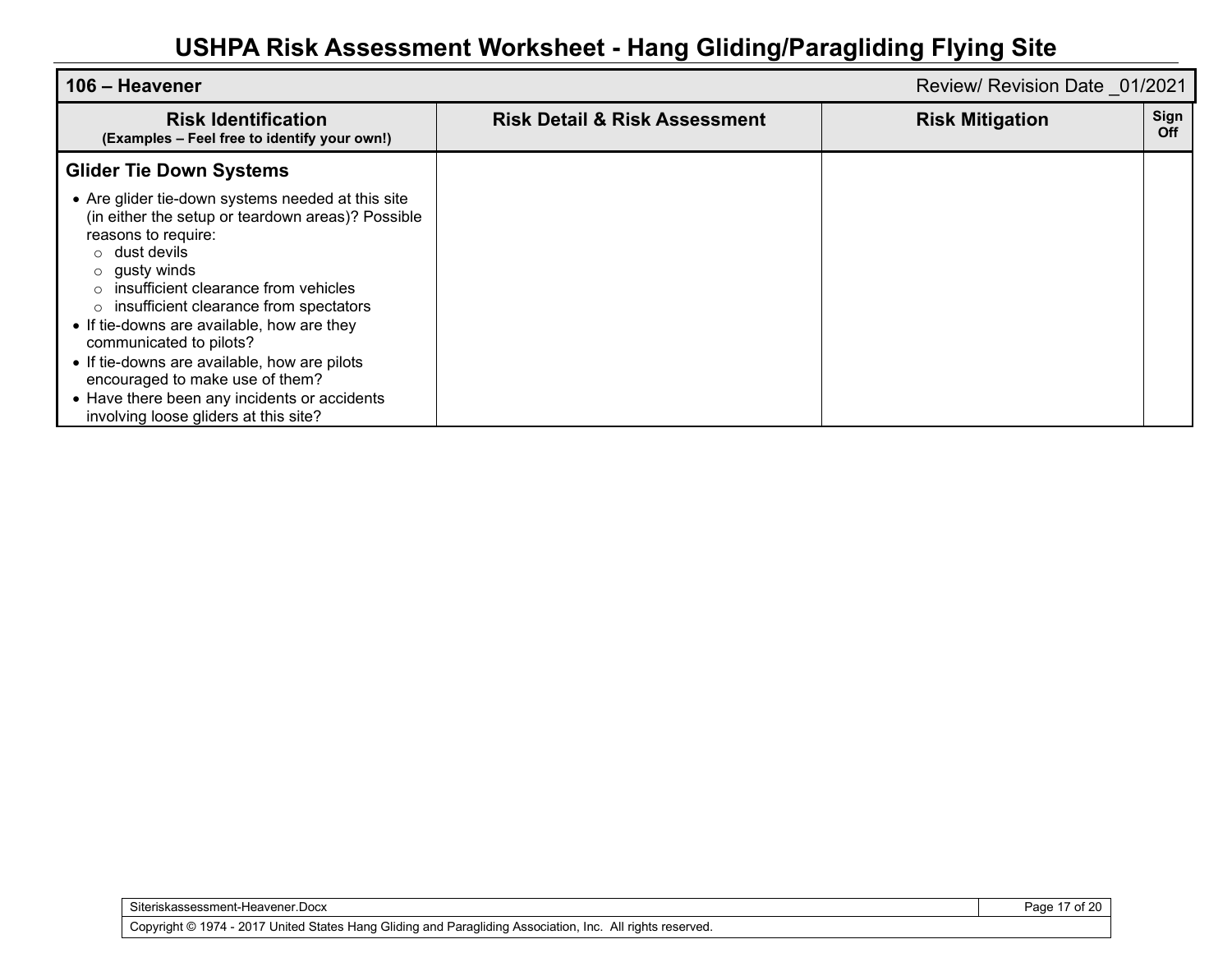| 106 - Heavener                                                                                                                                                                                                                                                                                                                                                                                                                                                                                                                                                                                                                                                                                                                                                                                                                                                                                                                                                                                                                                                                                                                                                                                                                                                                                          |                                                                                                                                              | Review/ Revision Date 01/2021 |             |
|---------------------------------------------------------------------------------------------------------------------------------------------------------------------------------------------------------------------------------------------------------------------------------------------------------------------------------------------------------------------------------------------------------------------------------------------------------------------------------------------------------------------------------------------------------------------------------------------------------------------------------------------------------------------------------------------------------------------------------------------------------------------------------------------------------------------------------------------------------------------------------------------------------------------------------------------------------------------------------------------------------------------------------------------------------------------------------------------------------------------------------------------------------------------------------------------------------------------------------------------------------------------------------------------------------|----------------------------------------------------------------------------------------------------------------------------------------------|-------------------------------|-------------|
| <b>Risk Identification</b><br>(Examples - Feel free to identify your own!)                                                                                                                                                                                                                                                                                                                                                                                                                                                                                                                                                                                                                                                                                                                                                                                                                                                                                                                                                                                                                                                                                                                                                                                                                              | <b>Risk Detail &amp; Risk Assessment</b>                                                                                                     | <b>Risk Mitigation</b>        | Sign<br>Off |
| <b>Environment &amp; Other Risk</b><br><b>Considerations</b><br>• What are the Minimum & Maximum allowed<br>winds and maximum gust factor for the site?<br>Explanations should be included if these<br>numbers are high for the industry.<br>• Are there any other risks or hazards associated<br>with this site or XC from this site? For example:<br>man-made risks<br>$\circ$<br>natural hazards<br>environmental risks<br>external events/forces<br>weather conditions<br>known venturi & rotor zones<br>$\circ$<br>potential risks of impact<br>$\circ$<br>vulnerability<br>$\circ$<br>Time of year and time of day hazards<br>$\circ$<br>Other risks typically included in site briefings<br>$\circ$<br>• Are there any possible risks due to local<br>response?<br>• Are there preventative measures that can be<br>implemented immediately?<br>• Have there been any incidents or accidents in the<br>past at this site? If so, what actions, systems,<br>communications, etc. could have mitigated those<br>outcomes?<br>• Have there been any incidents or accidents in the<br>past Year that warrant hazard updates to the Site<br>Guide?<br>• List any facilities owned by the chapter at this site<br>(such as clubhouse, storage shed, wind sock<br>tower, launch ramp, towing equipment) | Wind limits for this site<br>P1<12 P2<15 P3<18 P4<22<br>H1 <12 Gust <5<br>$H2$ <18 less if gusty<br>$H3 < 25$ or less if gust > 5<br>H4 < 25 | None Needed                   |             |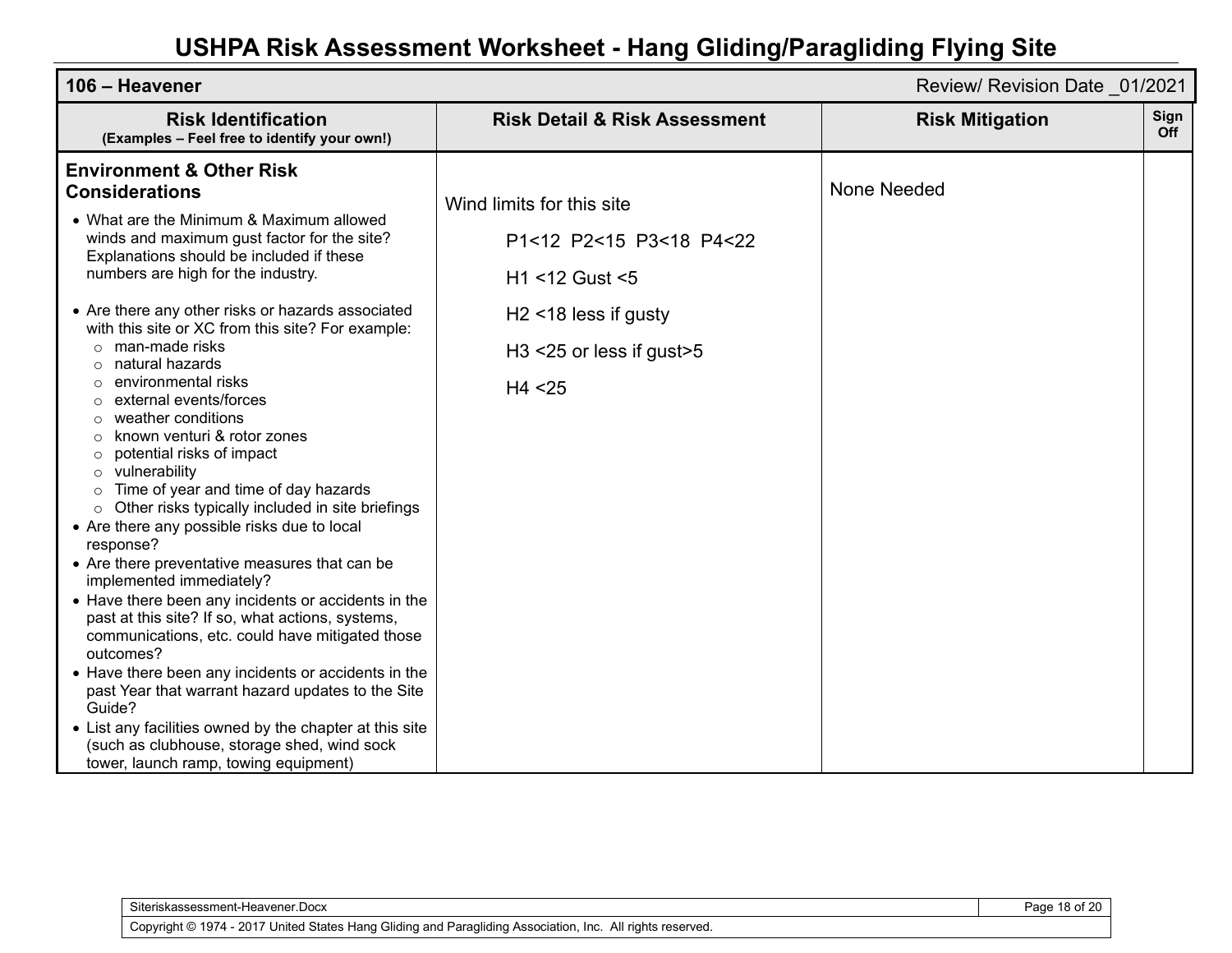| 106 - Heavener                                                                                                                                                                                                                                                                                                                                                                                                                                                                                                                                                                                                                                                                                                                                                                                                                                                                      |                                                | Review/ Revision Date 01/2021 |             |
|-------------------------------------------------------------------------------------------------------------------------------------------------------------------------------------------------------------------------------------------------------------------------------------------------------------------------------------------------------------------------------------------------------------------------------------------------------------------------------------------------------------------------------------------------------------------------------------------------------------------------------------------------------------------------------------------------------------------------------------------------------------------------------------------------------------------------------------------------------------------------------------|------------------------------------------------|-------------------------------|-------------|
| <b>Risk Identification</b><br>(Examples - Feel free to identify your own!)                                                                                                                                                                                                                                                                                                                                                                                                                                                                                                                                                                                                                                                                                                                                                                                                          | <b>Risk Detail &amp; Risk Assessment</b>       | <b>Risk Mitigation</b>        | Sign<br>Off |
| Mini / Speed Wing Provisions &<br><b>Associated risks</b>                                                                                                                                                                                                                                                                                                                                                                                                                                                                                                                                                                                                                                                                                                                                                                                                                           | Mini / Speed wings are not flown at this site. |                               |             |
| Are Mini/ Speed Wings flown at your site?<br>Do you have Mini/ Speed Wing provisions in<br>your site protocols?<br>Provisions or Restrictions to consider:<br>$\bullet$<br>Required Glide Ratio from each Launch to<br>each LZ<br>Quantifiable terrain clearance limits to<br>$\circ$<br>experience level.<br>○ Acceptable flying conditions in conjunction<br>with terrain clearance protocols including<br>acceptable times of day to the season.<br>Restrictions on Low Acrobatic Flying / Low<br>$\circ$<br>Barrel Rolls / Swooping<br>Distances from other pilots, observers,<br>$\circ$<br>vehicles, structures, and other obstacles or<br>areas<br>Are there any other Mini/ Speed Wing risks or<br>hazards associated with this site?<br>Have there been any Mini / Speed Wing<br>incidents or accidents in the past Year that<br>warrant hazard updates to the Site Guide? |                                                |                               |             |
| <b>Annual Incidents &amp; Accidents Review</b><br>• # of Incidents this past Year ______                                                                                                                                                                                                                                                                                                                                                                                                                                                                                                                                                                                                                                                                                                                                                                                            | • 0 incidents for 2020                         |                               |             |
| • # of Accidents this past Year _                                                                                                                                                                                                                                                                                                                                                                                                                                                                                                                                                                                                                                                                                                                                                                                                                                                   | • 1 Accident for 2019                          |                               |             |
| Has your Chapter Reviewed Accidents in this<br>past year and prior years to determine if actions<br>are required?                                                                                                                                                                                                                                                                                                                                                                                                                                                                                                                                                                                                                                                                                                                                                                   |                                                |                               |             |

Siteriskassessment-Heavener.Docx